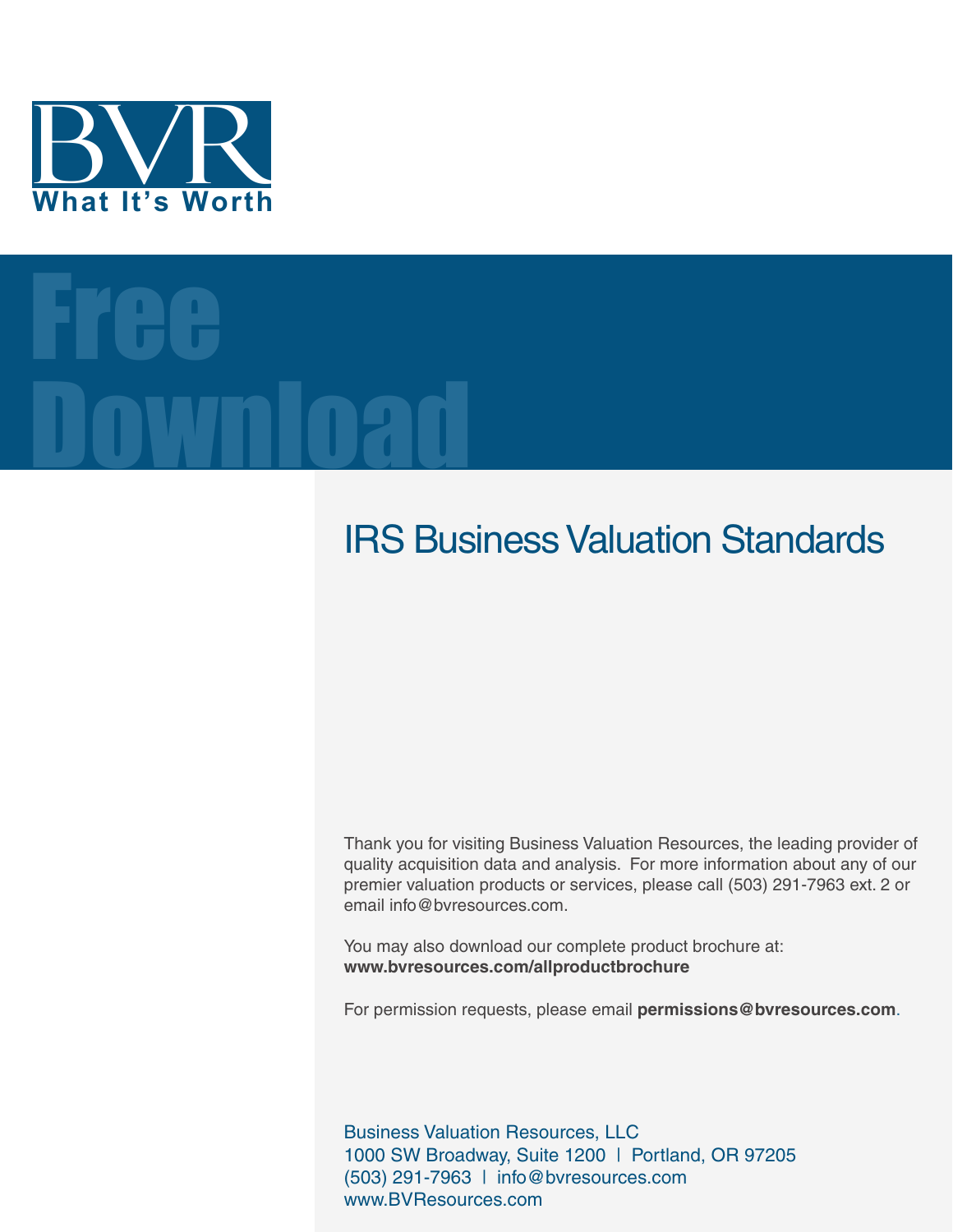# **IRS Business Valuation Standards**

Released July 27, 2006

As made available at *www.BVResources.com*.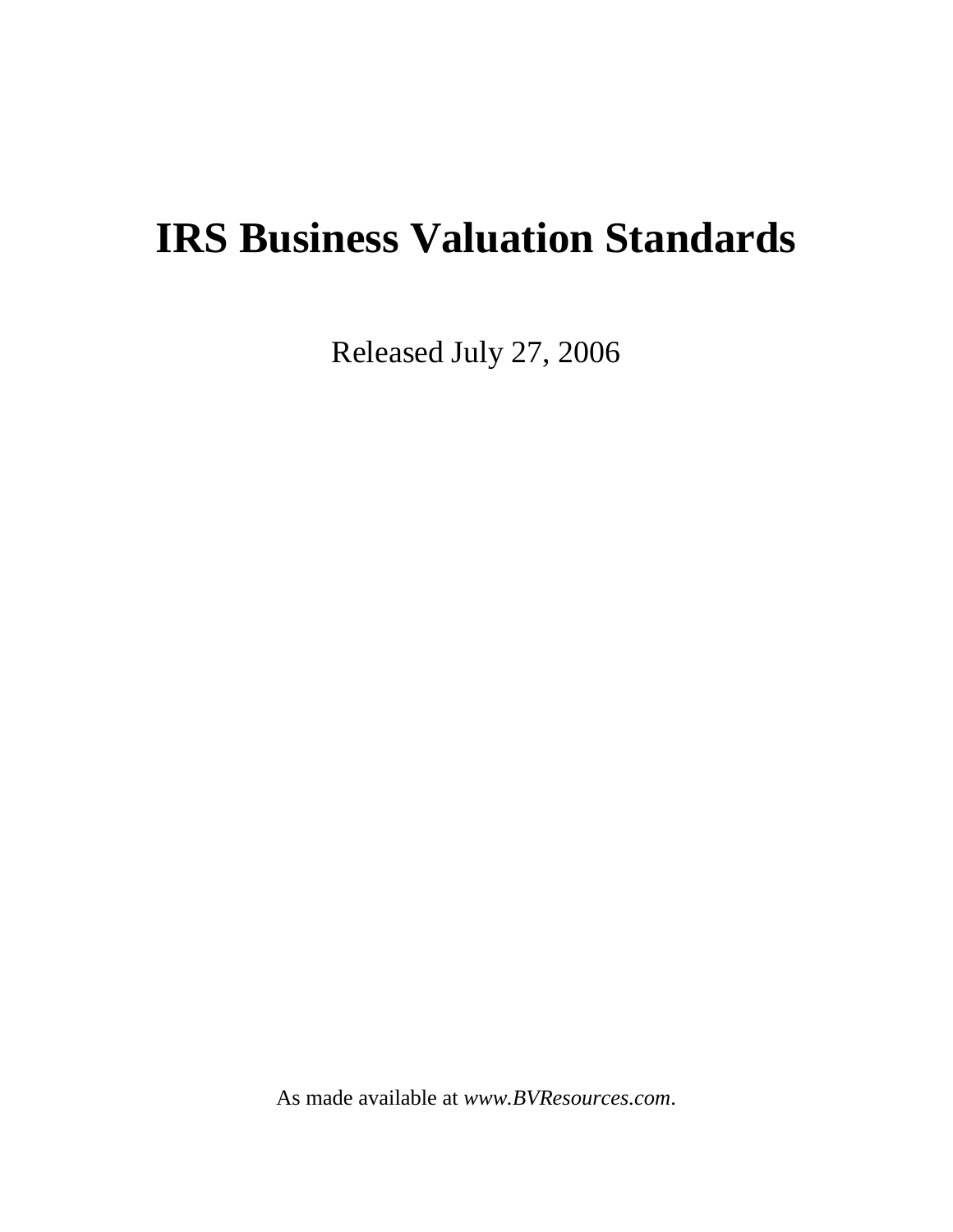# **Table of Contents**

**[Business Valuation Guidelines \(§ 4.48.4\)](#page-4-0)**

[4.48.4.1 Introduction](#page-7-0) [4.48.4.2 Development Guidelines](#page-7-0) 4.48.4.2.1 Planning 4.48.4.2.2 Identifying 4.48.4.2.3 Analyzing [4.48.4.2.4 Workpapers](#page-7-0) 4.48.4.2.5 Reviewing 4.48.4.3 Resolution Guidelines 4.48.4.3.1 Objective [4.48.4.3.2 Arriving at Conclusions](#page-9-0) [4.48.4.4 Reporting Guidelines](#page-10-0) 4.48.4.4.1 Overview 4.48.4.4.2 Report Contents 4.48.4.4.3 Statement

### **[Intangible Property Valuation Guidelines \(§ 4.48.5\)](#page-11-0)**

[4.48.5.1 Introduction](#page-14-0) [4.48.5.2 Development Guidelines](#page-14-0) 4.48.5.2.1 Planning 4.48.5.2.2 Identifying 4.48.5.2.3 Documenting 4.48.5.2.4 Analyzing 4.48.5.2.5 Workpapers 4.48.5.2.6 Reviewing 4.48.5.3 Resolution Guidelines 4.48.5.3.1 Objective [4.48.5.3.2 Arriving at Conclusions](#page-19-0) [4.48.5.4 Reporting Guidelines](#page-19-0) 4.48.5.4.1 Overview 4.48.5.4.2 Report Contents 4.48.5.4.3 Statement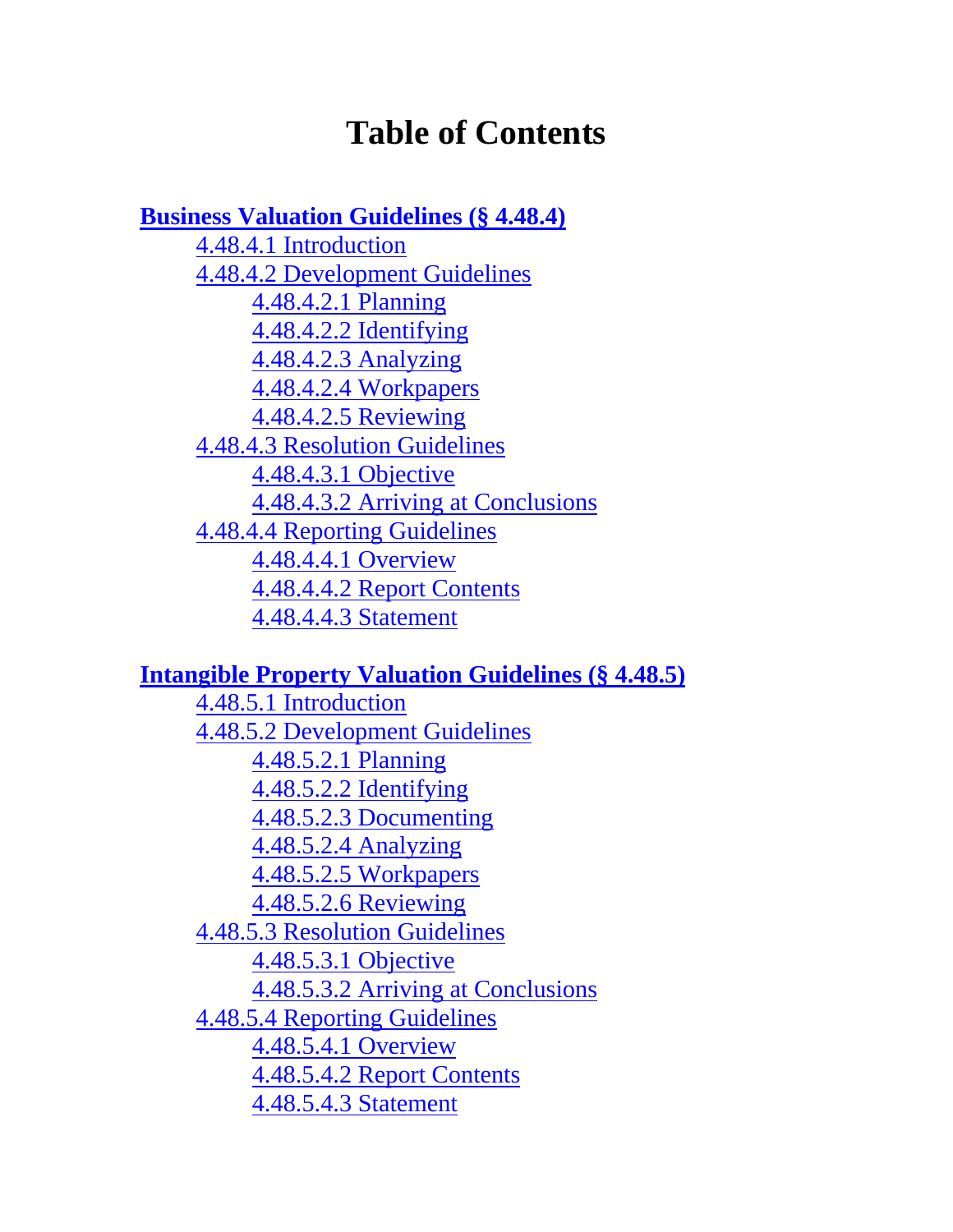### **[Tangible Personal Property Valuation Guidelines \(§ 4.48.3\)](#page-21-0)**

[4.48.3.1 Introduction](#page-24-0) [4.48.3.2 Development Guidelines](#page-24-0) 4.48.3.2.1 Planning 4.48.3.2.2 Identifying 4.48.3.2.3 Documenting 4.48.3.2.4 Analyzing 4.48.3.2.5 Workpapers 4.48.3.2.6 Reviewing 4.48.3.3 Resolution Guidelines 4.48.3.3.1 Objective [4.48.3.3.2 Arriving at Conclusions](#page-27-0) [4.48.3.4 Reporting Guidelines](#page-28-0) 4.48.3.4.1 Overview 4.48.3.4.2 Report Contents 4.48.3.4.3 Statement

### **[Real Property Valuation Guidelines \(§ 4.48.6\)](#page-30-0)**

[4.48.6.1 Introduction](#page-33-0) [4.48.6.2 Development Guidelines](#page-33-0) 4.48.6.2.1 Planning 4.48.6.2.2 Identifying 4.48.6.2.3 Documenting 4.48.6.2.4 Analyzing 4.48.6.2.5 Workpapers 4.48.6.2.6 Reviewing 4.48.6.3 Resolution Guidelines 4.48.6.3.1 Objective [4.48.6.3.2 Arriving at Conclusions](#page-36-0) [4.48.6.4 Reporting Guidelines](#page-37-0) 4.48.6.4.1 Overview 4.48.6.4.2 Report Contents 4.48.6.4.3 Statement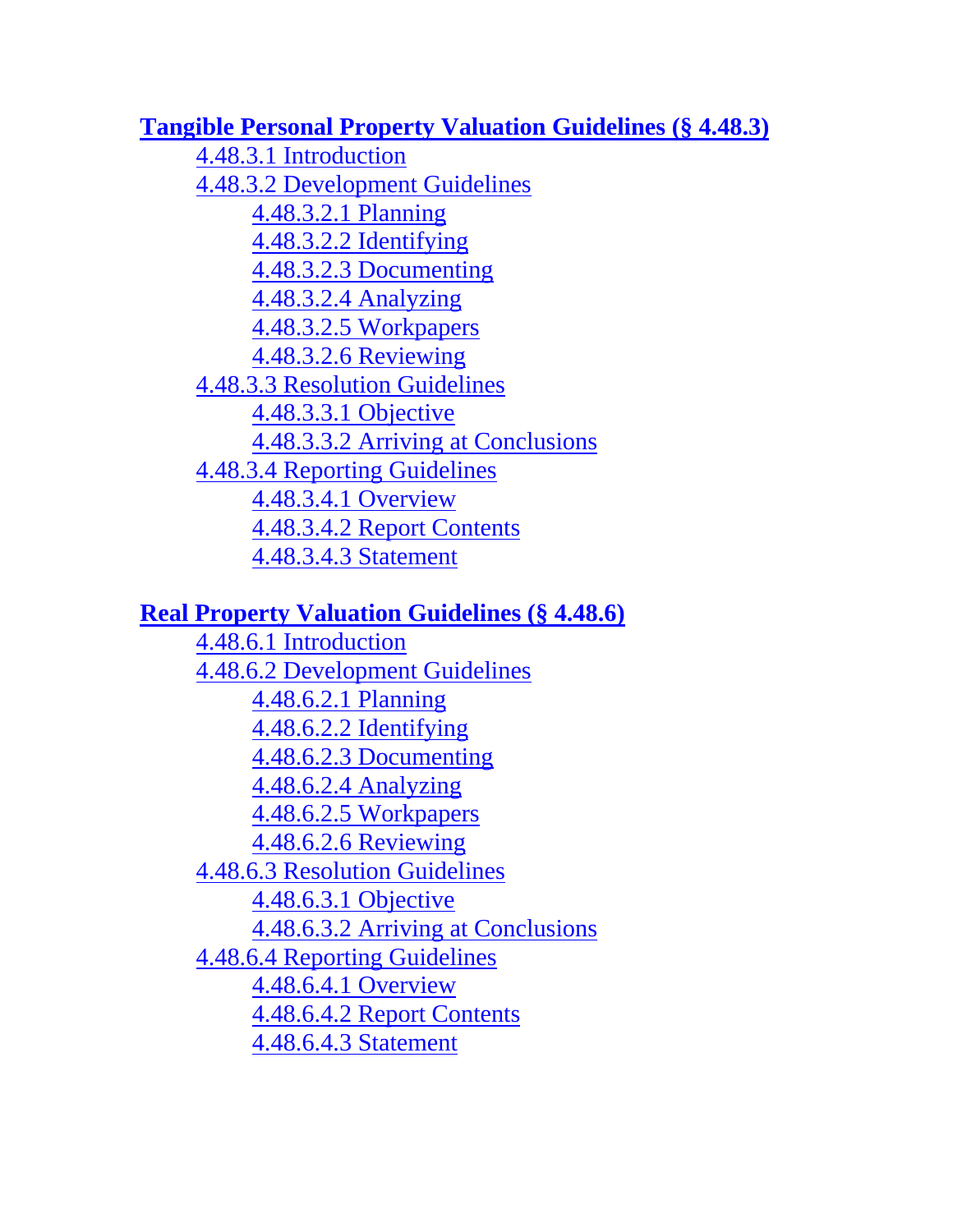# <span id="page-4-0"></span>**Business Valuation Guidelines**

**§ 4.48.4**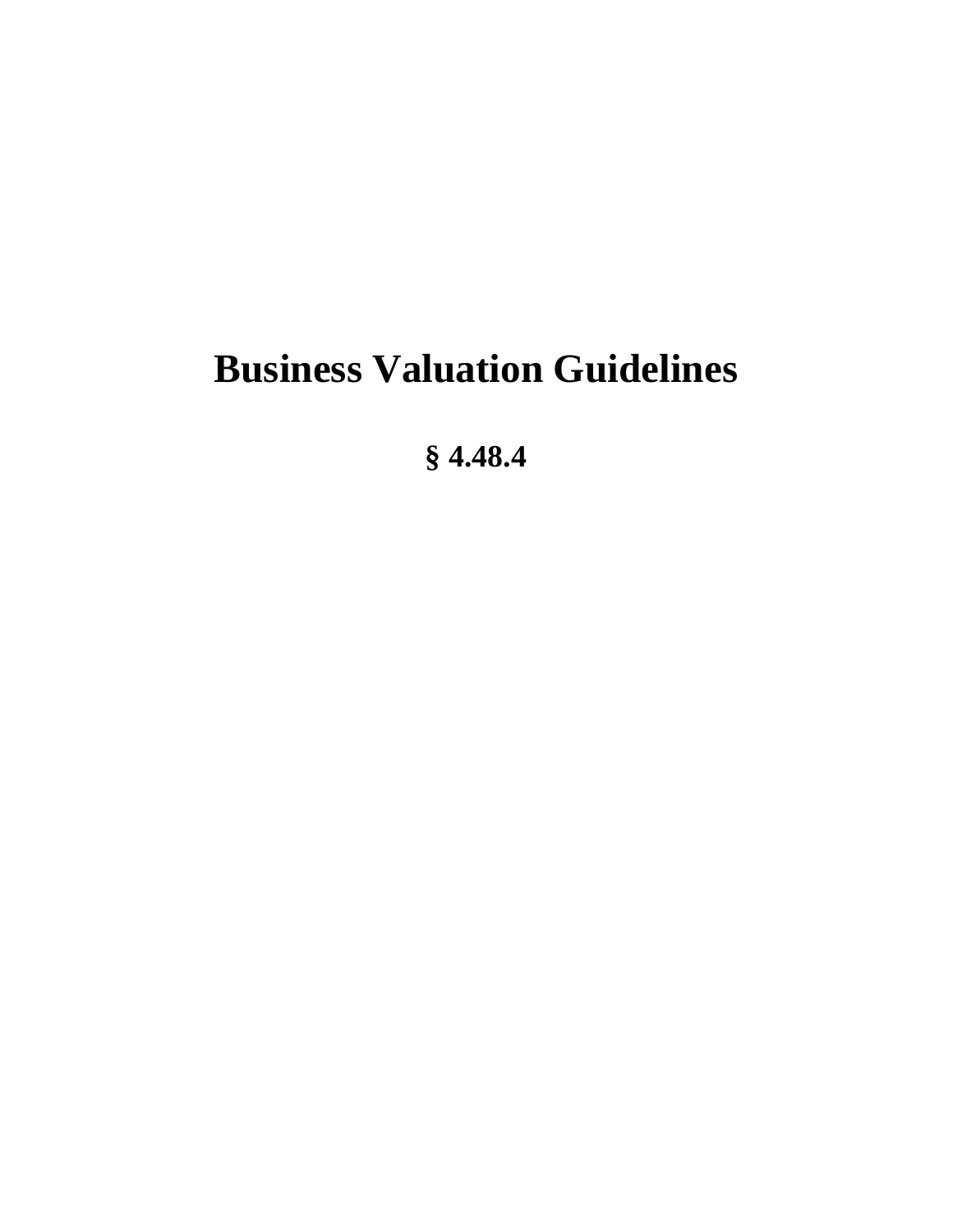Department of the **Treasury** 

**Internal Revenue Service**

**4.48.4 JULY 1, 2006**

### <span id="page-5-0"></span>**PURPOSE**

(1) This transmits new IRM 4.48.4, Engineering Program, Business Valuation Guidelines.

### **BACKGROUND**

(1) This material is the product of the Valuation Policy Council (VPC), a cross-functional committee with executive representation from LMSB, SBSE, and Appeals. The VPC was established in 2001 to assist IRS leadership in setting direction for valuation policy that cuts across functional lines, and in identifying process improvements to improve compliance and better utilize resources.

#### **NATURE OF MATERIAL**

- (1) This IRM provides specific guidance for:
	- a. Developing the valuation issue
	- b. Resolving the issue when possible
	- c. Preparing reports
- (2) This document provides specific instructions to examiners with respect to:
	- a. Planning the valuation assignment
	- b. Analyzing relevant information
	- c. Preparing work papers
	- d. Reviewing a third-party valuation

### **EFFECT ON OTHER DOCUMENTS**

None

### **AUDIENCE**

All IRS employees who provide valuation services or review the valuations and appraisals prepared by others.

> Kelly Cables for Deborah M. Nolan Commissioner, Large Mid Size Business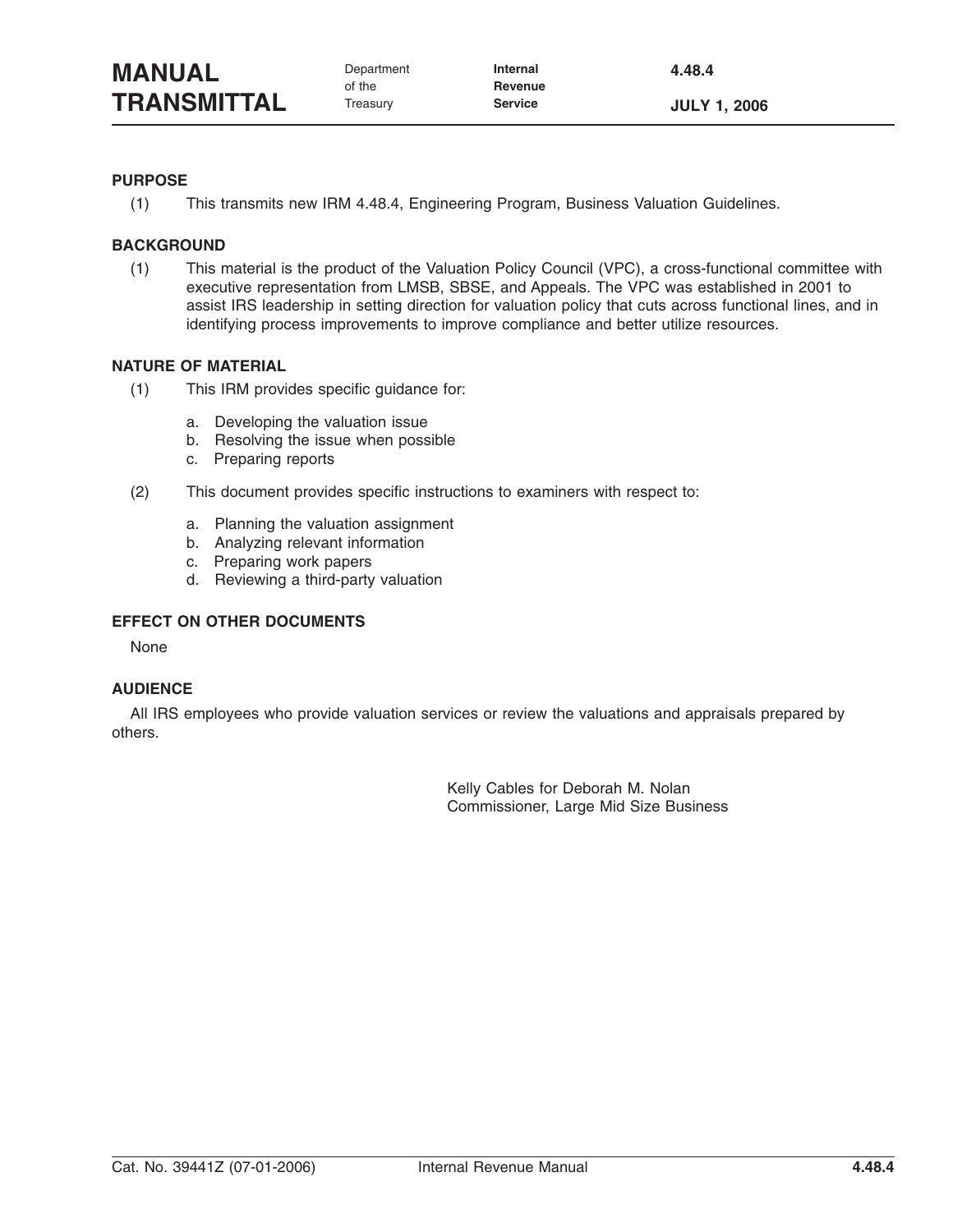### 4.48.4

Business Valuation Guidelines

### **Table of Contents**

- [4.48.4.1 Introduction](#page-7-0)
- [4.48.4.2 Development Guidelines](#page-7-0)
	- [4.48.4.2.1 Planning](#page-7-0)
	- [4.48.4.2.2 Identifying](#page-7-0)
	- [4.48.4.2.3 Analyzing](#page-7-0)
	- [4.48.4.2.4 Workpapers](#page-8-0)
	- [4.48.4.2.5 Reviewing](#page-9-0)
- [4.48.4.3 Resolution Guidelines](#page-9-0)
	- [4.48.4.3.1 Objective](#page-9-0)
	- [4.48.4.3.2 Arriving at Conclusions](#page-9-0)
- [4.48.4.4 Reporting Guidelines](#page-10-0)
	- [4.48.4.4.1 Overview](#page-10-0)
	- [4.48.4.4.2 Report Contents](#page-10-0)
	- [4.48.4.4.3 Statement](#page-10-0)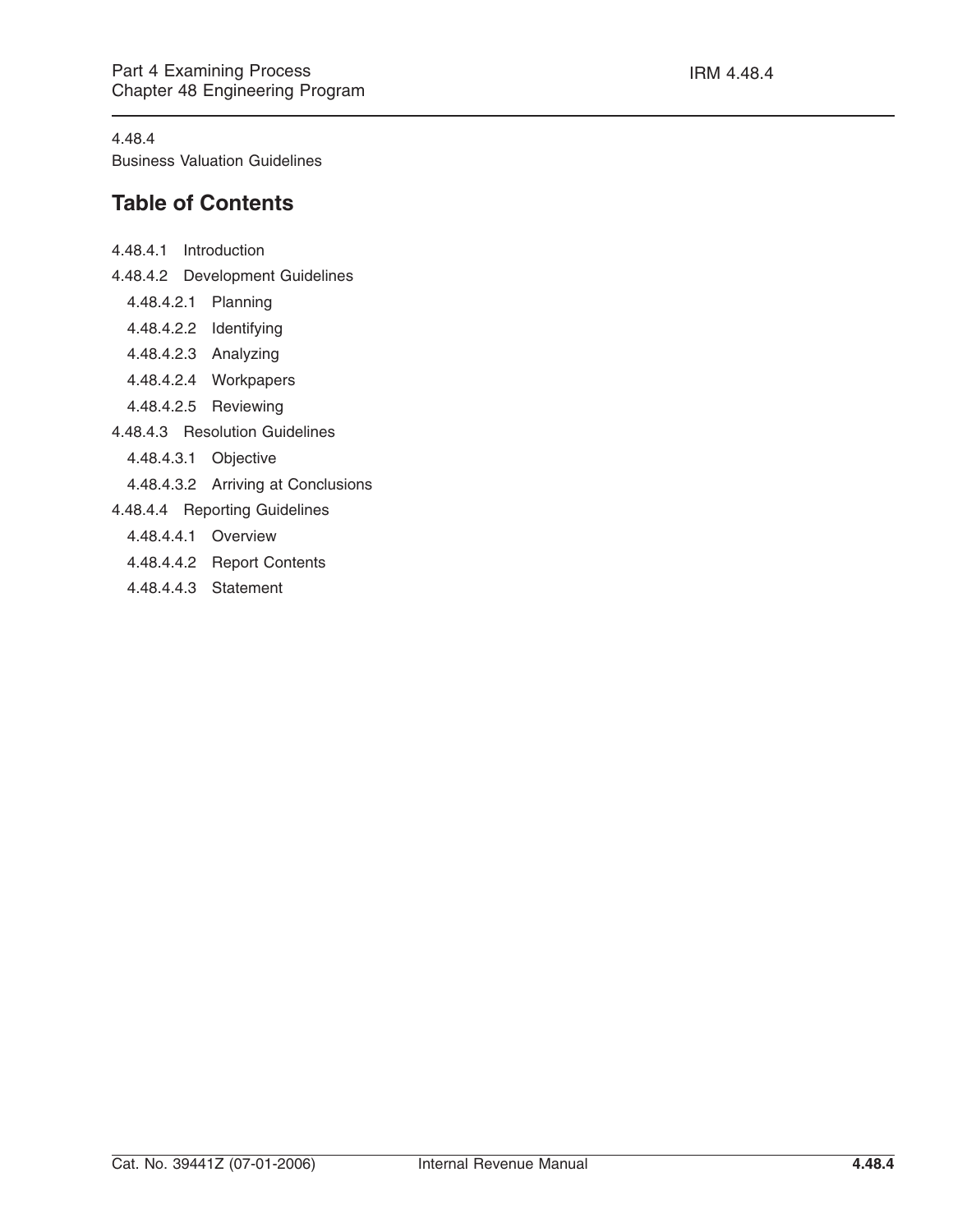# <span id="page-7-0"></span>Business Valuation Guidelines 4.48.4 **page 1** page 1

| 4.48.4.1<br>$(07-01-2006)$<br><b>Introduction</b>           | (1) | The purpose of this document is to provide guidelines applicable to all IRS<br>personnel engaged in valuation practice (herein referred to as "valuators")<br>relating to the development, resolution and reporting of issues involving<br>business valuations and similar valuation issues. Valuators must be able to<br>reasonably justify any departure from these guidelines.                                                                                                                                                                                                                                                                                                                                        |
|-------------------------------------------------------------|-----|--------------------------------------------------------------------------------------------------------------------------------------------------------------------------------------------------------------------------------------------------------------------------------------------------------------------------------------------------------------------------------------------------------------------------------------------------------------------------------------------------------------------------------------------------------------------------------------------------------------------------------------------------------------------------------------------------------------------------|
|                                                             | (2) | This document incorporates by reference, the ethical and conduct provisions,<br>contained in the Office of Government Ethics (OGE) Standards of Ethical<br>Conduct, applicable to all IRS employees.                                                                                                                                                                                                                                                                                                                                                                                                                                                                                                                     |
|                                                             | (3) | Valuations of assets owned and/or transferred by or between controlled<br>taxpayers (within the meaning of Treasury Regulation section 1.482-1(i)(5))<br>may present substantive issues that are not addressed in these guidelines.                                                                                                                                                                                                                                                                                                                                                                                                                                                                                      |
| 4.48.4.2<br>$(07-01-2006)$<br><b>Development Guidelines</b> | (1) | Successful completion of a valuation assignment includes planning, identifying<br>critical factors, documenting specific information, and analyzing the relevant<br>information. All relevant activities will be documented in the workpapers.                                                                                                                                                                                                                                                                                                                                                                                                                                                                           |
|                                                             | (2) | A review appraisal may be the best approach to the assignment.                                                                                                                                                                                                                                                                                                                                                                                                                                                                                                                                                                                                                                                           |
| 4.48.4.2.1<br>$(07-01-2006)$                                | (1) | Valuators will adequately plan the valuation assignment. Their managers will<br>supervise the staff involved in the valuation process.                                                                                                                                                                                                                                                                                                                                                                                                                                                                                                                                                                                   |
| <b>Planning</b>                                             | (2) | Quality planning is a continual process throughout the valuation assignment.                                                                                                                                                                                                                                                                                                                                                                                                                                                                                                                                                                                                                                             |
| 4.48.4.2.2<br>$(07-01-2006)$<br>Identifying                 | (1) | In developing a valuation conclusion, valuators should define the assignment<br>and determine the scope of work necessary by identifying the following:<br>Property to be valued<br>a.<br>b. Interest to be valued<br>c. Effective valuation date<br>d. Purpose of valuation<br>e. Use of valuation<br>Statement of value<br>f.<br>g. Standard and definition of value<br>h. Assumptions<br>i.<br>Limiting conditions<br>Scope limitations<br>J.<br>Restrictions, agreements and other factors that may influence value<br>K.<br>Sources of information<br>I.                                                                                                                                                            |
| 4.48.4.2.3<br>$(07-01-2006)$<br><b>Analyzing</b>            | (1) | In developing a valuation conclusion, valuators should analyze the relevant<br>information necessary to accomplish the assignment including:<br>The nature of the business and the history of the enterprise from its<br>$\bullet$<br>inception<br>The economic outlook in general and the condition and outlook of the<br>$\bullet$<br>specific industry in particular<br>The book value of the stock or interest and the financial condition of the<br>$\bullet$<br>business<br>The earning capacity of the company<br>$\bullet$<br>The dividend-paying capacity<br>Existence or non existence of goodwill or other intangible value<br>Sales of the stock or interest and the size of the block of stock to be valued |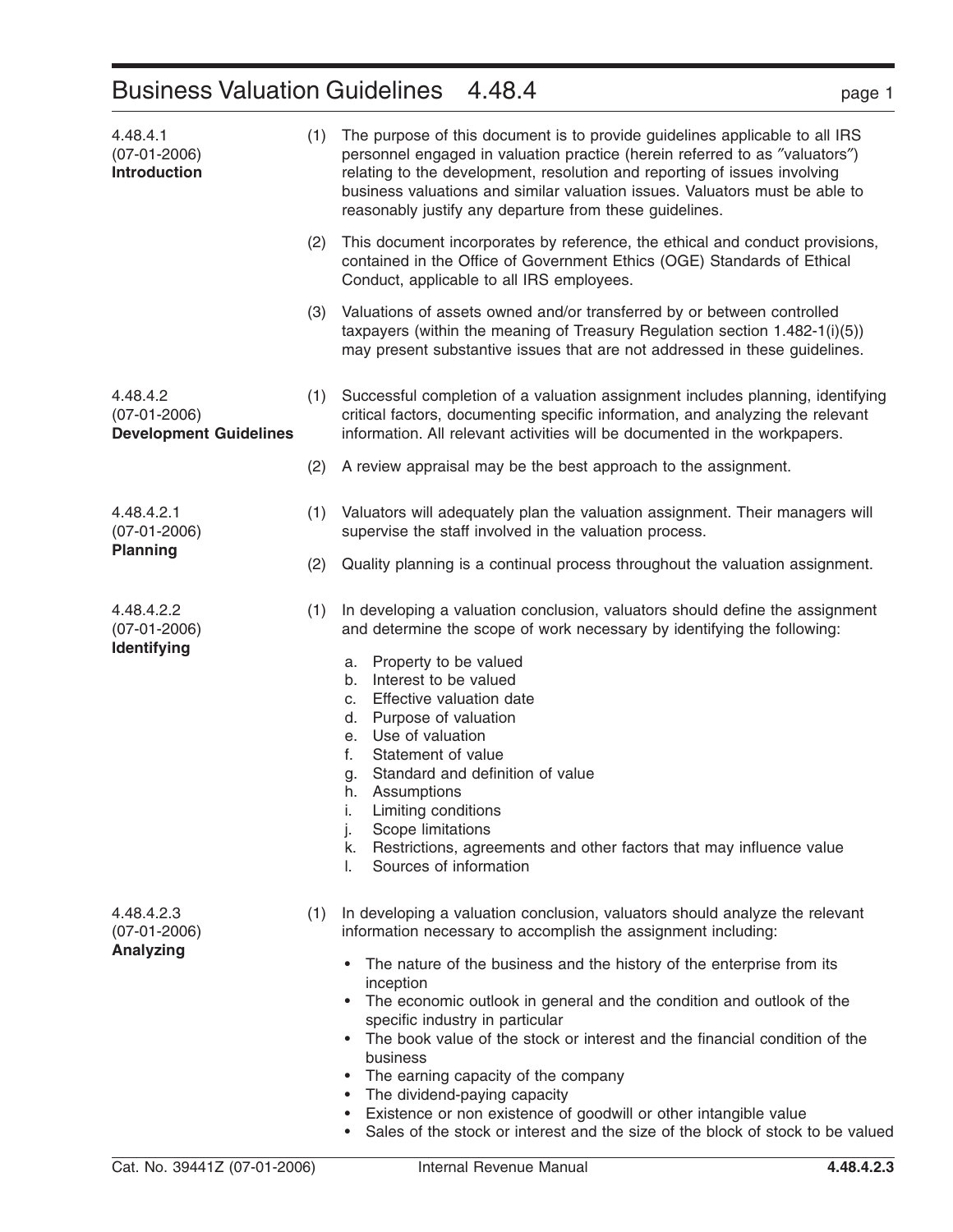- <span id="page-8-0"></span>• The market price of stocks or interests of corporations or entities engaged in the same or a similar line of business having their stocks or interests actively traded in a free and open market, either on an exchange or overthe-counter
- Other relevant information
- (2) The three generally accepted valuation approaches are the asset-based approach, the market approach and the income approach. Consideration should be given to all three approaches. Professional judgment should be used to select the approach(es) ultimately used and the method(s) within such approach(es) that best indicate the value of the business interest.
- (3) Historical financial statements should be analyzed and, if necessary, adjusted to reflect the appropriate asset value, income, cash flows and/or benefit stream, as applicable, to be consistent with the valuation methodologies selected by the valuator.
- (4) The valuator should select the appropriate benefit stream, such as pre-tax or after-tax income and/or cash flows, and select appropriate discount rates, capitalization rates or multiples consistent with the benefit stream selected within the relevant valuation methodology.
- (5) The valuator will determine an appropriate discount and/or capitalization rate after taking into consideration all relevant factors such as:
	- The nature of the business
	- The risk involved
	- The stability or irregularity of earnings
	- Other relevant factors
- (6) As appropriate for the assignment, and if not considered in the process of determining and weighing the indications of value provided by other procedures, the valuator should separately consider the following factors in reaching a final conclusion of value:
	- a. Marketability, or lack thereof, considering the nature of the business, business ownership interest or security, the effect of relevant contractual and legal restrictions, and the condition of the markets.
	- b. Ability of the appraised interest to control the operation, sale, or liquidation of the relevant business.
	- c. Other levels of value considerations (consistent with the standard of value in Section 4.48.4.2.2 (1) list item g) such as the impact of strategic or synergistic contributions to value .
	- d. Such other factors which, in the opinion of the valuator, that are appropriate for consideration.
- (1) Workpapers should document the steps taken, techniques used, and provide the evidence to support the facts and conclusions in the final report.
- (2) Valuators will maintain a detailed case activity record (Form 9984, Examining Officer's Activity Record) which:
	- Identifies actions taken and indicates time charged
	- Identifies contacts including name, phone number, subject, commitments, etc.
	- Documents delays in the examination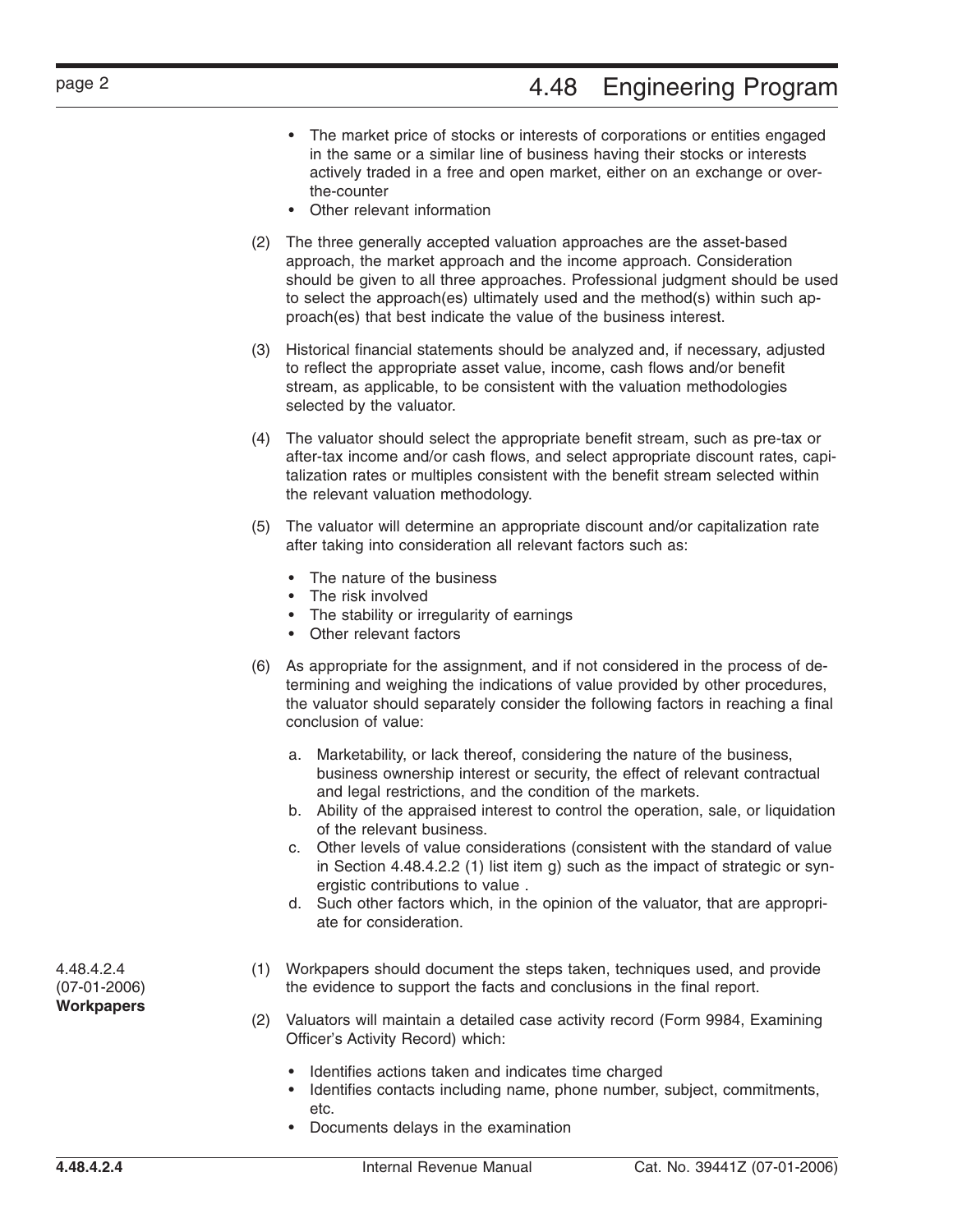<span id="page-9-0"></span>

|                                                                |     | that the time spent is commensurate with work performed.                                                                                                                                                                                                                                                                                                                                                                                                                                                                                                                                                                                                                                                                                                                                                                                   |
|----------------------------------------------------------------|-----|--------------------------------------------------------------------------------------------------------------------------------------------------------------------------------------------------------------------------------------------------------------------------------------------------------------------------------------------------------------------------------------------------------------------------------------------------------------------------------------------------------------------------------------------------------------------------------------------------------------------------------------------------------------------------------------------------------------------------------------------------------------------------------------------------------------------------------------------|
| 4.48.4.2.5<br>$(07-01-2006)$<br><b>Reviewing</b>               | (1) | In reviewing a business valuation and reporting the results of that review, a<br>valuator should form an opinion as to the adequacy and appropriateness of the<br>report being reviewed and should clearly disclose the scope of work of the<br>review process undertaken.                                                                                                                                                                                                                                                                                                                                                                                                                                                                                                                                                                 |
|                                                                | (2) | In reviewing a business valuation, a valuator should:                                                                                                                                                                                                                                                                                                                                                                                                                                                                                                                                                                                                                                                                                                                                                                                      |
|                                                                |     | a. Identify the taxpayer and intended use of the opinions and conclusions,<br>and the purpose of the review assignment.<br>b. Identify the report under review, the property interest being valued, the<br>effective date of the valuation, and the date of the review.<br>c. Identify the scope of the review process conducted.<br>d. Determine the completeness of the report under review.<br>e. Determine the apparent adequacy and relevance of the data and the<br>propriety of any adjustments to the data.<br>Determine the appropriateness of the valuation methods and techniques<br>f.<br>used and develop the reasons for any disagreement.<br>Determine whether the analyses, opinions, and conclusions in the report<br>g.<br>under review are appropriate and reasonable, and develop the reasons for<br>any disagreement. |
|                                                                | (3) | In the event of a disagreement with the report's factual representations, under-<br>lying assumptions, methodology, or conclusions, a valuator should conduct<br>additional fact-finding, research, and/or analyses necessary to arrive at an ap-<br>propriate value for the property.                                                                                                                                                                                                                                                                                                                                                                                                                                                                                                                                                     |
| 4.48.4.3<br>$(07-01-2006)$<br><b>Resolution Guidelines</b>     |     | (1) Valuators will make efforts to obtain a resolution of the case after fully consid-<br>ering all relevant facts.                                                                                                                                                                                                                                                                                                                                                                                                                                                                                                                                                                                                                                                                                                                        |
| 4.48.4.3.1<br>$(07-01-2006)$<br><b>Objective</b>               | (1) | The objective is to resolve the issue as early in the examination as possible.<br>Credible and compelling work by the valuator will facilitate resolution of issues<br>without litigation.                                                                                                                                                                                                                                                                                                                                                                                                                                                                                                                                                                                                                                                 |
|                                                                | (2) | The valuator will work in concert with the internal customer and taxpayer to<br>attempt to resolve all outstanding issues.                                                                                                                                                                                                                                                                                                                                                                                                                                                                                                                                                                                                                                                                                                                 |
| 4.48.4.3.2<br>$(07-01-2006)$<br><b>Arriving at Conclusions</b> | (1) | Once the valuator has all the information to be considered in resolving the<br>issue, the valuator will use his/her professional judgment in considering this<br>information to arrive at a conclusion.                                                                                                                                                                                                                                                                                                                                                                                                                                                                                                                                                                                                                                    |
|                                                                | (2) | Valuators may not have all of the information they would like to have to defini-<br>tively resolve an issue. Valuators, therefore, should decide when they have<br>substantially enough information to make a proper determination.                                                                                                                                                                                                                                                                                                                                                                                                                                                                                                                                                                                                        |
|                                                                |     | (3) Valuators will employ independent and objective judgment in reaching conclu-<br>sions and will decide all matters on their merits, free from bias, advocacy, and                                                                                                                                                                                                                                                                                                                                                                                                                                                                                                                                                                                                                                                                       |

(3) The case activity record, along with the supporting workpapers, should justify

conflicts of interest.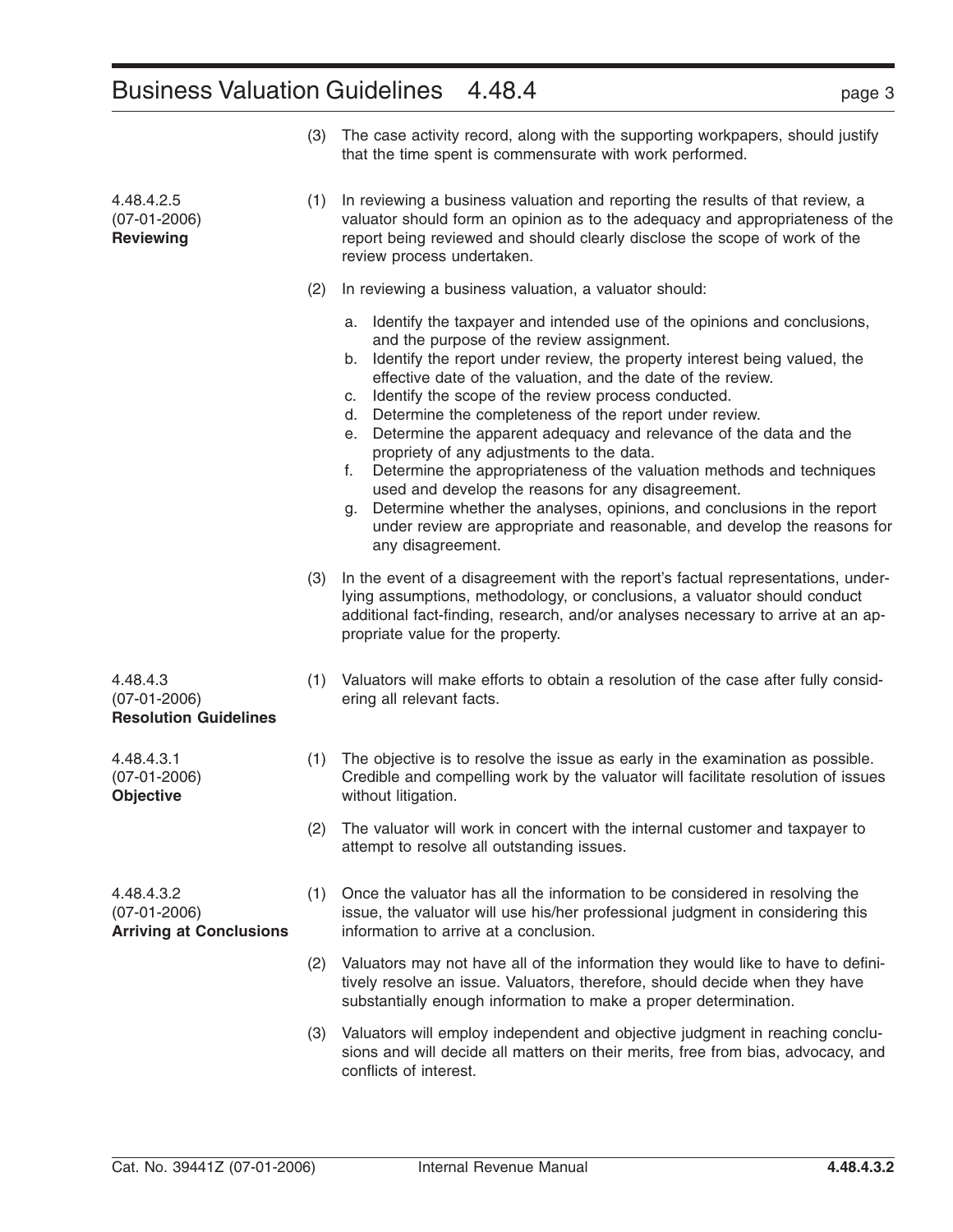<span id="page-10-0"></span>

| page 4                                           |     | 4.48<br><b>Engineering Program</b>                                                                                                                                                                                                                                                                                                                                                                                                                  |
|--------------------------------------------------|-----|-----------------------------------------------------------------------------------------------------------------------------------------------------------------------------------------------------------------------------------------------------------------------------------------------------------------------------------------------------------------------------------------------------------------------------------------------------|
| 4.48.4.4                                         | (1) | Valuators should prepare reports of their findings.                                                                                                                                                                                                                                                                                                                                                                                                 |
| $(07-01-2006)$<br><b>Reporting Guidelines</b>    | (2) | This section requires specific information to be included or addressed in each<br>report.                                                                                                                                                                                                                                                                                                                                                           |
| 4.48.4.4.1<br>$(07-01-2006)$<br><b>Overview</b>  | (1) | The primary objective of a valuation report is to provide convincing and com-<br>pelling support for the conclusions reached.                                                                                                                                                                                                                                                                                                                       |
|                                                  | (2) | Valuation reports should contain all the information necessary to allow a clear<br>understanding of the valuation analyses and demonstrate how the conclusions<br>were reached.                                                                                                                                                                                                                                                                     |
| 4.48.4.4.2<br>$(07-01-2006)$                     | (1) | The extent and content of the report prepared depends on the needs of each<br>case.                                                                                                                                                                                                                                                                                                                                                                 |
| <b>Report Contents</b>                           | (2) | Valuation reports should clearly communicate the results and identify the infor-<br>mation relied upon in the valuation process. The valuation report should<br>effectively communicate the methodology and reasoning, as well as identify the<br>supporting documentation.                                                                                                                                                                         |
|                                                  |     | (3) Subject to the type of report being written, valuation reports should generally<br>contain sufficient information relating to the items in Identifying and Analyzing<br>to ensure consistency and quality.                                                                                                                                                                                                                                      |
|                                                  | (4) | Reports written with respect to Reviewing shall contain, at a minimum, informa-<br>tion relating to those items in Identifying and Analyzing necessary to support<br>the revised assumptions, analyses, and/or conclusions of the valuator                                                                                                                                                                                                          |
| 4.48.4.4.3<br>$(07-01-2006)$<br><b>Statement</b> | (1) | Each written valuation report should contain a signed statement that is similar<br>in content to the following: To the best of my knowledge and belief:<br>The statements of fact contained in this report are true and correct.<br>The reported analyses, opinions, and conclusions are limited only by the<br>٠<br>reported assumptions and limiting conditions.<br>I have no present or prospective interest in the property that is the subject |
|                                                  |     | of this report, and I have no personal interest with respect to the parties<br>involved.<br>I have no bias with respect to the subject of this report or to the parties<br>involved with this assignment.<br>My compensation is not contingent on an action or event resulting from the<br>analyses, opinions, or conclusions in, or the use of, this report.                                                                                       |

• My analyses, opinions, and conclusions were developed, and this report has been prepared in conformity with the applicable Internal Revenue Service Valuation Guidelines.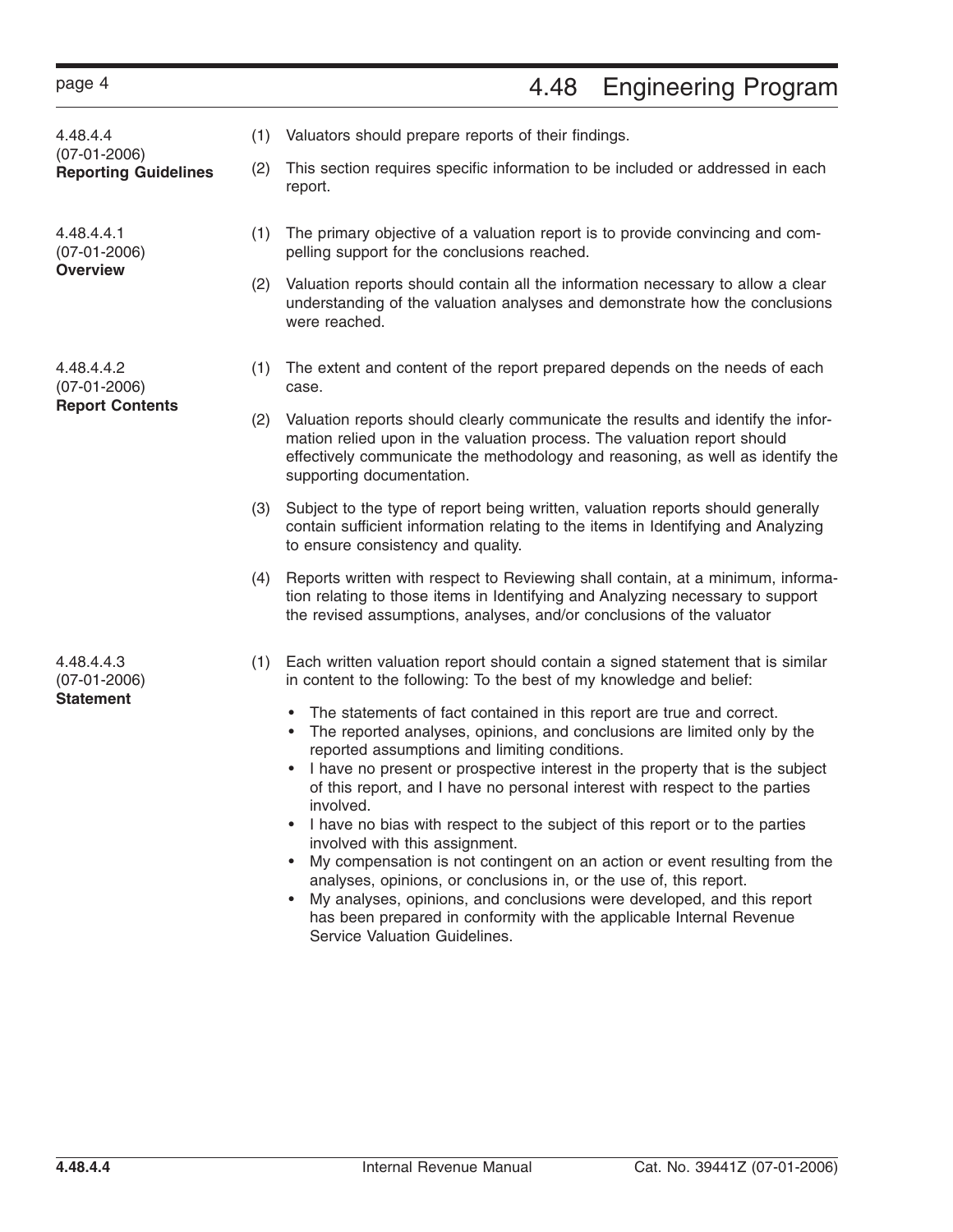# <span id="page-11-0"></span>**Intangible Property Valuation Guidelines**

**§ 4.48.5**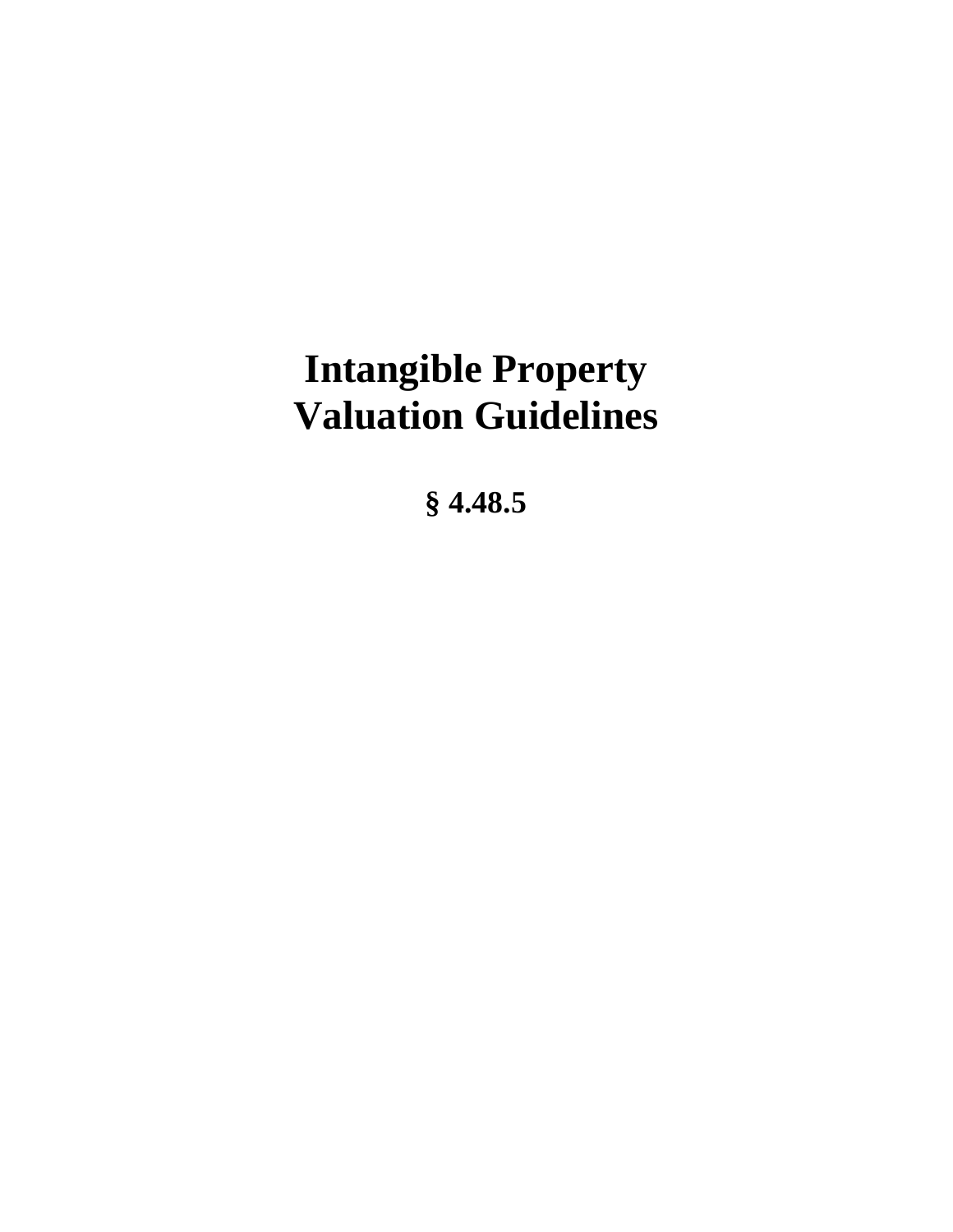Department of the **Treasury** 

**Internal Revenue Service**

**4.48.5 JULY 1, 2006**

### <span id="page-12-0"></span>**PURPOSE**

(1) This transmits new IRM 4.48.5, Engineering Program, Intangible Property Valuation Guidelines.

### **BACKGROUND**

(1) This material is the product of the Valuation Policy Council (VPC), a cross-functional committee with executive representation from LMSB, SBSE, and Appeals. The VPC was established in 2001 to assist IRS leadership in setting direction for valuation policy that cuts across functional lines, and in identifying process improvements to improve compliance and better utilize resources.

#### **NATURE OF MATERIAL**

- (1) This IRM provides specific guidance for:
	- a. Developing the valuation issue
	- b. Resolving the issue when possible
	- c. Preparing reports
- (2) This document provides specific instruction to examiners with respect to:
	- a. Planning the valuation assignment
	- b. Analyzing relevant information
	- c. Preparing work papers
	- d. Reviewing a third-party valuation

### **EFFECT ON OTHER DOCUMENTS**

None

#### **AUDIENCE**

All IRS employees who provide valuation services or review the valuations and appraisals prepared by others.

> Kelly Cables for Deborah M. Nolan Commissioner, Large Mid-Size Business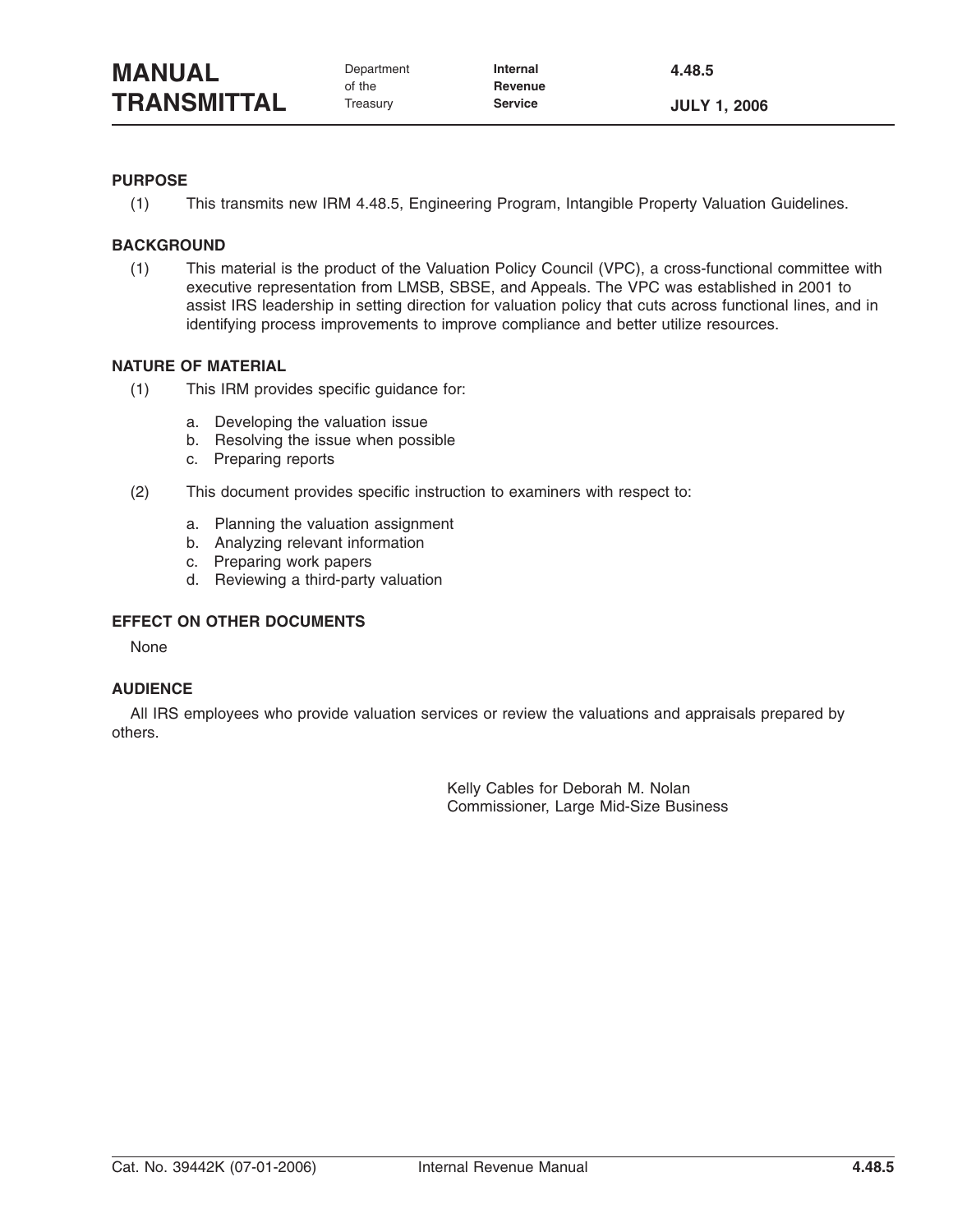### 4.48.5

Intangible Property Valuation Guidelines

### **Table of Contents**

- [4.48.5.1 Introduction](#page-14-0)
- [4.48.5.2 Development Guidelines](#page-14-0)
	- [4.48.5.2.1 Planning](#page-14-0)
	- [4.48.5.2.2 Identifying](#page-14-0)
	- [4.48.5.2.3 Documenting](#page-15-0)
	- [4.48.5.2.4 Analyzing](#page-16-0)
	- [4.48.5.2.5 Workpapers](#page-18-0)
	- [4.48.5.2.6 Reviewing](#page-18-0)
- [4.48.5.3 Resolution Guidelines](#page-19-0)
	- [4.48.5.3.1 Objective](#page-19-0)
	- [4.48.5.3.2 Arriving at Conclusions](#page-19-0)
- [4.48.5.4 Reporting Guidelines](#page-19-0)
	- [4.48.5.4.1 Overview](#page-19-0)
	- [4.48.5.4.2 Report Contents](#page-20-0)
	- [4.48.5.4.3 Statement](#page-20-0)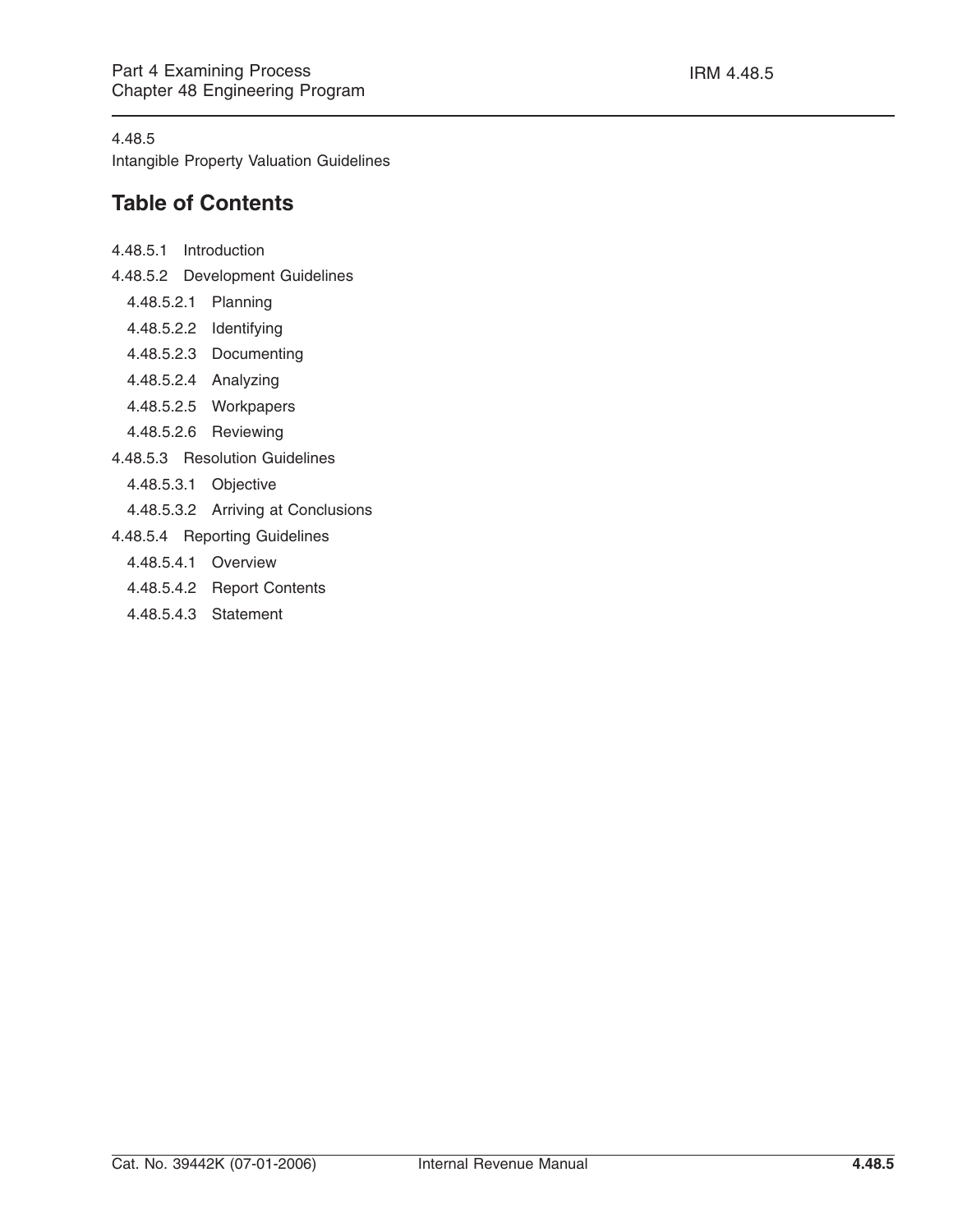# <span id="page-14-0"></span>Intangible Property Valuation Guidelines 4.48.5 hage 1

| 4.48.5.1<br>$(07-01-2006)$<br><b>Introduction</b>           | (1) | The purpose of this document is to provide guidelines applicable to all IRS<br>personnel that are engaged in valuation practice (hereinafter referred to as<br>"valuators"), relating to the development, resolution, and reporting of issues<br>involving intangible property valuations and similar valuation issues. Valuators<br>must be able to reasonably justify any departure from these guidelines.                                       |
|-------------------------------------------------------------|-----|----------------------------------------------------------------------------------------------------------------------------------------------------------------------------------------------------------------------------------------------------------------------------------------------------------------------------------------------------------------------------------------------------------------------------------------------------|
|                                                             |     | (2) For purposes of this document, intangible property includes but is not limited to<br>any commercially transferable interest in any items included in the following six<br>categories:                                                                                                                                                                                                                                                          |
|                                                             |     | Computer software<br>$\bullet$<br>• Patents, inventions, formulae, processes, designs, patterns, trade secrets,<br>or know-how<br>Copyrights and literary, musical, or artistic compositions<br>٠<br>• Trademarks, trade names, or brand names<br>• Franchises, licenses, or contracts<br>Methods, programs, systems, procedures, campaigns, surveys, studies,<br>forecasts, estimates, customer lists, or technical data<br>• Other similar items |
|                                                             | (3) | An item is considered similar if it derives its value not from physical attributes,<br>but from its intellectual content or other intangible properties.                                                                                                                                                                                                                                                                                           |
|                                                             | (4) | The guidelines provided here regarding identifying, documenting, and<br>analyzing the property are applicable to all types of intangible property. The<br>information does not provide specific details for every type of intangible<br>property.                                                                                                                                                                                                  |
|                                                             | (5) | This document incorporates by reference, the ethical and conduct provisions,<br>contained in the Office of Government Ethics (OGE) Standards of Ethical<br>Conduct, applicable to all IRS employees.                                                                                                                                                                                                                                               |
|                                                             |     | (6) Valuations of assets owned and/or transferred by or between controlled<br>taxpayers (within the meaning of Treasury Regulation section 1.482-1(i)(5))<br>may present substantive issues that are not addressed in these guidelines.                                                                                                                                                                                                            |
| 4.48.5.2<br>$(07-01-2006)$<br><b>Development Guidelines</b> | (1) | Successful completion of a valuation assignment includes planning, identifying<br>critical factors, documenting specific information, and analyzing the relevant<br>information. All relevant activities will be documented in the workpapers.                                                                                                                                                                                                     |
|                                                             | (2) | A review appraisal may be the best approach to the assignment.                                                                                                                                                                                                                                                                                                                                                                                     |
| 4.48.5.2.1<br>$(07-01-2006)$                                | (1) | Valuators will adequately plan the valuation assignment. Their managers will<br>supervise the staff involved in the valuation process.                                                                                                                                                                                                                                                                                                             |
| <b>Planning</b>                                             | (2) | Quality planning is a continual process throughout the valuation assignment.                                                                                                                                                                                                                                                                                                                                                                       |
| 4.48.5.2.2<br>$(07-01-2006)$<br>Identifying                 | (1) | In developing a valuation conclusion, valuators should define the assignment<br>and determine the scope of work necessary by identifying the following                                                                                                                                                                                                                                                                                             |
|                                                             |     | Property to be valued<br>a.<br>Interest to be valued<br>b.<br>Effective valuation date<br>c.<br>d. Purpose of valuation                                                                                                                                                                                                                                                                                                                            |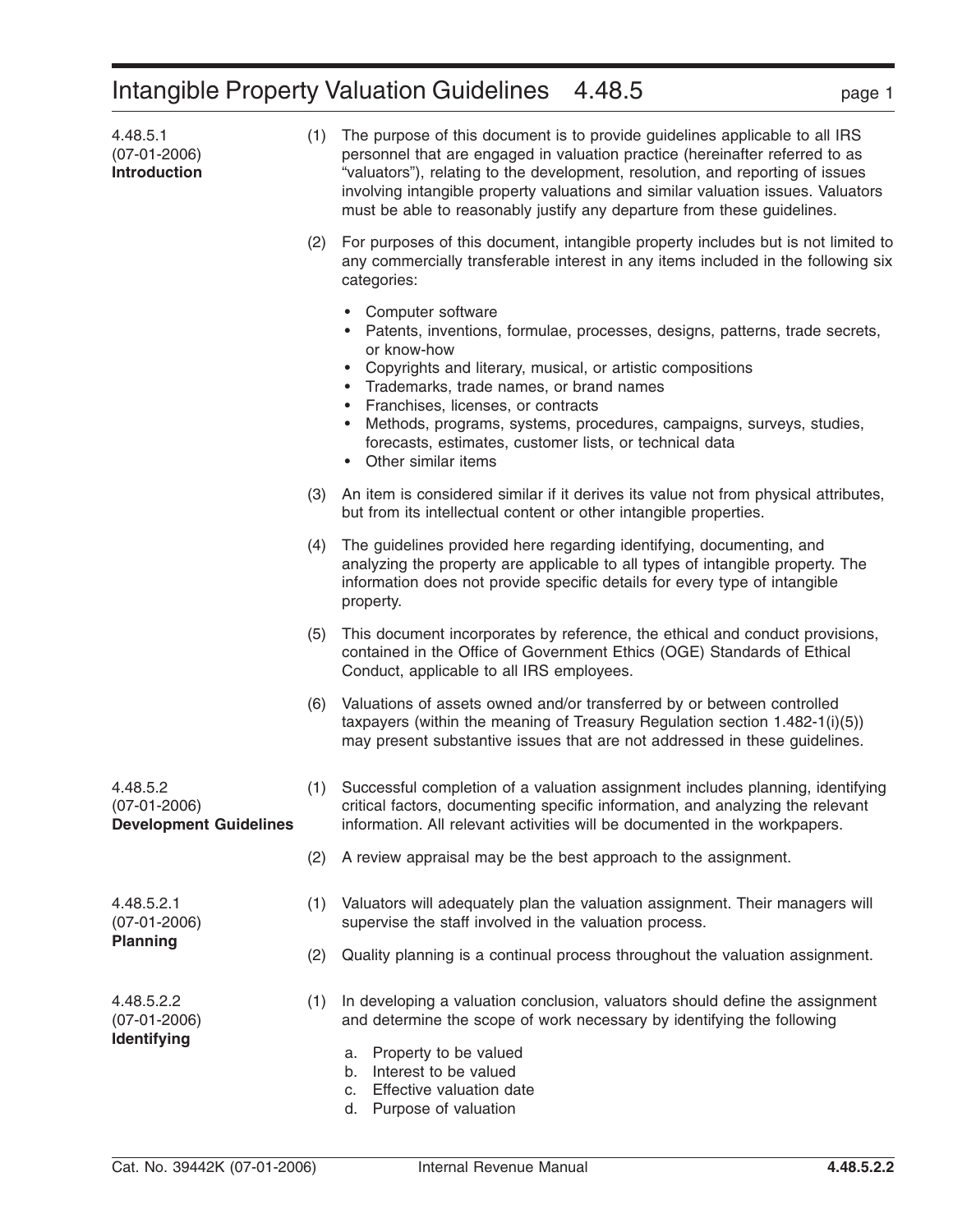### <span id="page-15-0"></span>page 2 and the contract of the contract of the 4.48 Engineering Program

- e. Use of valuation
- f. Statement of value
- g. Standard and definition of the value
- h. Assumptions
- i. Limiting Conditions
- j. Scope limitations
- k. Restrictions, agreements and other factors that may influence value
- l. Sources of information
- (2) The interest to be valued may include:
	- a. Form of ownership, contractual/exploitation rights, etc.
	- b. Fractional, geographic, exclusive/non-exclusive interest
- (1) In developing a valuation conclusion, valuators should obtain the relevant information necessary to accomplish the assignment.
- (2) Valuators should begin with a general definition and analysis of what constitutes the intangible property because it can assume many forms. To have economic value, intangible property should:
	- Be subject to specific identification and recognizable description
	- Be subject to legal existence and protection, which may be incorporated within a larger entity
	- Be subject to private ownership and be legally transferable
	- Generate some measurable amount of economic benefit
	- Potentially enhance the value of other assets with which it is associated
- (3) The description of the property should clearly identify the particular intangible property being valued. The description should be unambiguous and provide a complete identification of relevant transactions, and geographic scope of the property, where applicable. It may also specify physical, functional, technical, or economic parameters to identify the particular intangible property.
- (4) There may be a need to define what is meant by ″intangible asset″ from the point of view of the Internal Revenue Code and the Treasury Regulations, specifically, IRC 936 (h)(3)(B) and Treasury Regulation section 1.482-4(b).
- (5) The valuator should be aware that certain kinds of intangible property are also referred to as intellectual property. Intellectual property is often registered under federal and state statutes for protection. This may create legal and economic attributes that relate to value.
- (6) Information relevant to the specific property being valued includes:
	- a. The cost, date, and manner of acquisition
	- b. The date on which the property is being appraised
	- c. Any additional appraisals and the date (or dates) on which the property was appraised
	- d. Information on agreements or understandings entered into (or expected to be) that relate to the use, sale or other disposition of the property, including sales of the property since the valuation date
	- e. The economic outlook of the market in general and the outlook of the specific property in particular
	- f. Such other factors which, in the opinion of the valuator, are appropriate for consideration

4.48.5.2.3 (07-01-2006) **Documenting**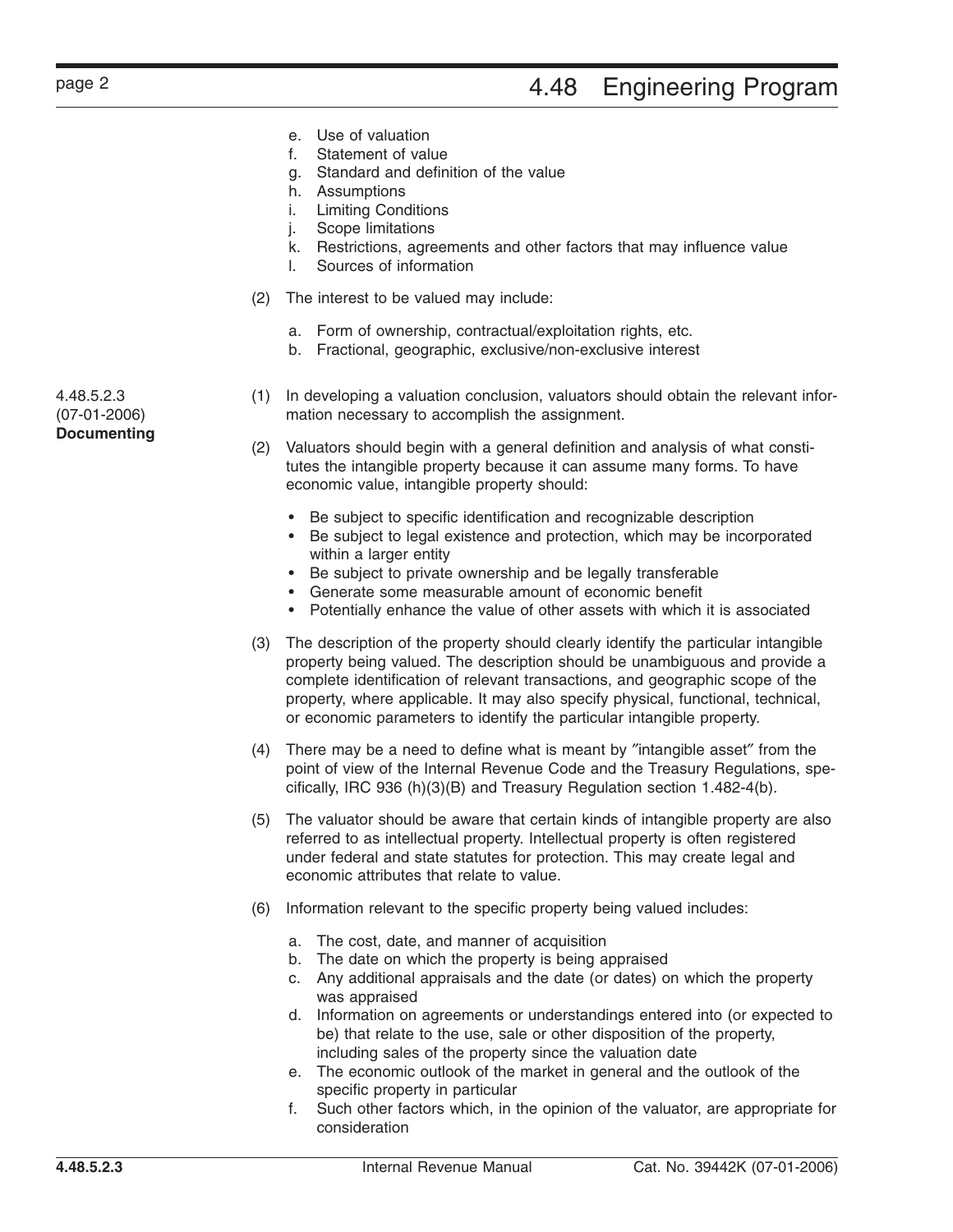<span id="page-16-0"></span>

|                              | (7) | If the intangibles subject to valuation have been transferred between or<br>developed by controlled taxpayers within the meaning of Treasury Regulation<br>Section 1.482-1(i)(5), section 482 and the regulations under that section may<br>require consideration of additional issues, including, for example, which con-<br>trolled taxpayer is the owner of the intangible under Treasury Regulation<br>Section 1.482-4(f)(3)(ii). In such cases, prior to conducting the valuation, the<br>valuator should coordinate with the referrer to ensure that all relevant issues<br>have been identified. |
|------------------------------|-----|---------------------------------------------------------------------------------------------------------------------------------------------------------------------------------------------------------------------------------------------------------------------------------------------------------------------------------------------------------------------------------------------------------------------------------------------------------------------------------------------------------------------------------------------------------------------------------------------------------|
| 4.48.5.2.4<br>$(07-01-2006)$ | (1) | In developing a valuation conclusion, valuators should analyze the relevant<br>information necessary to accomplish the assignment.                                                                                                                                                                                                                                                                                                                                                                                                                                                                      |
| <b>Analyzing</b>             | (2) | All factors that affect the value should be considered including:                                                                                                                                                                                                                                                                                                                                                                                                                                                                                                                                       |
|                              |     | An in-depth analysis of all rights and risks of ownership<br>a.<br>The market conditions near the valuation date<br>b.<br>c. The near-term and long-term market demand for the subject property<br>d. Effects of relevant contractual or legal restrictions<br>e. Whether the property needs additional development<br>If the property needs additional development, the length of time required<br>f.<br>to get the property to market                                                                                                                                                                 |
|                              | (3) | Analyze any relevant transactions including:                                                                                                                                                                                                                                                                                                                                                                                                                                                                                                                                                            |
|                              |     | All material facts<br>Information concerning contracts and transactions, including agreements,<br>$\bullet$<br>instruments, and schedules<br>Legal, accounting, financial, economic opinions, and memoranda<br>All participants and their roles<br>٠<br>• The form of consideration paid and received                                                                                                                                                                                                                                                                                                   |
|                              | (4) | Analysis of a transaction may reveal other property or services related to the<br>primary transaction such that a bundle of property rights or services are or<br>should be involved.                                                                                                                                                                                                                                                                                                                                                                                                                   |
|                              | (5) | Different types of risk assumed by the owner or acquire could impose require-<br>ments on allocation of risk. Risks that may need to be accounted for include:                                                                                                                                                                                                                                                                                                                                                                                                                                          |
|                              |     | R&D risks with success or failure of research activities<br>Manufacturability ricks producing in a cost offective and consistent manner                                                                                                                                                                                                                                                                                                                                                                                                                                                                 |

- Manufacturability risks producing in a cost effective and consistent manner • Marketing risks from fluctuating costs, demand, and pricing; competitive risks with competitors' responses, or introduction of new products
- Risks associated with government regulation
- Other legal risks such as legal activities required to secure the exclusivity of a product or process
- (6) The specific valuation approach, such as market, cost, or income should be appropriate. Judgment should be used to select the approach(es) ultimately used and the method(s) within such approaches that best indicate the value of the property. The relationship between these approaches and fair market value must be demonstrated.
- (7) Some fundamental methods utilized to value intangible property include:
	- a. Market based methods rely on identification of similar intangible property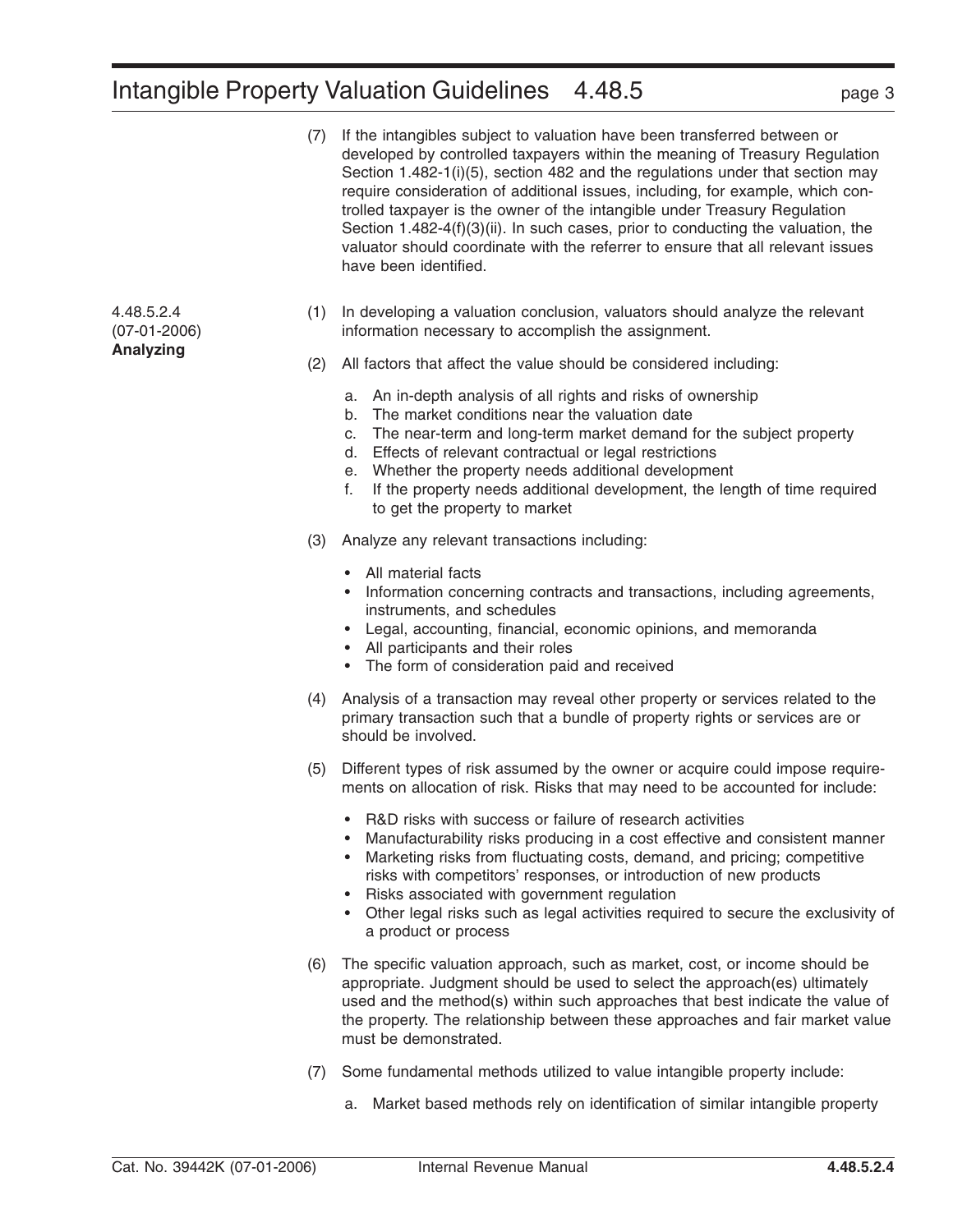sold under similar conditions. This method requires the existence of an active market involving comparable property, e.g., royalty rates in armslength transactions.

- b. Cost-based methods estimate the cost to reproduce/replace or to pay to purchase the subject intangible (the ″make or buy″ decision), using historical costs, or reproduction costs. The cost approach for estimating fair market value may be difficult to apply due to quantification problems related to economic obsolescence or future income potential.
- c. Income-based methods focus on the income-producing capacity of intangible property. The present value of the net economic benefit to be received over the life of the asset (cash receipts less cash outlays) can estimate the value. The income method relies on estimates, future earnings, the duration of income streams, and risks associated with the realization of the forecasted income. The income approach usually computes the net present value (NPV) of the intangible by use of the discounted cash flow (DCF) method.
- d. Monte Carlo (or probabilistic) methods are similar to discounted cash flow methods except that they rely on probability analysis of estimated ranges to produce a statistical prediction of the expected value.
- e. Option valuation methods apply to longer term and higher risk intangibles when early expenses are significant, and projected returns are in the distant future.
- (8) Only those approaches and methods deemed appropriate for dealing with the valuation issue in question should be analyzed in detail, and reasons should be given for using them. Also, it should be documented why other methods were rejected.
	- a. The valuator should check the sensitivity of the methods applied to various assumptions made and parameters used including sensitivity of projections, discount rates, and useful lives.
	- b. Depending on the valuation methods applied, there may be need to consider the property's related functions in research and development; product design and engineering; manufacturing, production and process engineering; extraction; assembly; purchasing and materials management; marketing and distribution; accounting, finance, legal and management. Data pertaining to the costs related to performing the functions in question should be provided to support, if possible, the description of the functions performed and resources employed.
- (9) The valuator should identify potential comparable properties. As available and appropriate, this should include an explicit, itemized list of selection criteria employed for selecting the comparable intangible assets. In addition to general standards of comparability, namely functions, contractual terms, risks, economic conditions, and property or service, certain refinements may be applied specifically to intangible assets. The comparable intangible should:
	- Be used in similar products and processes within the same industry or market
	- Have similar profit potential (as measured by the net present value of benefits to be realized, including a consideration of capital investment and start-up expenses required and the risks to be assumed)
	- Have similar terms, including exploitation rights, exclusivity, geographic limitations, duration, grant-back rights, and functions or services to be performed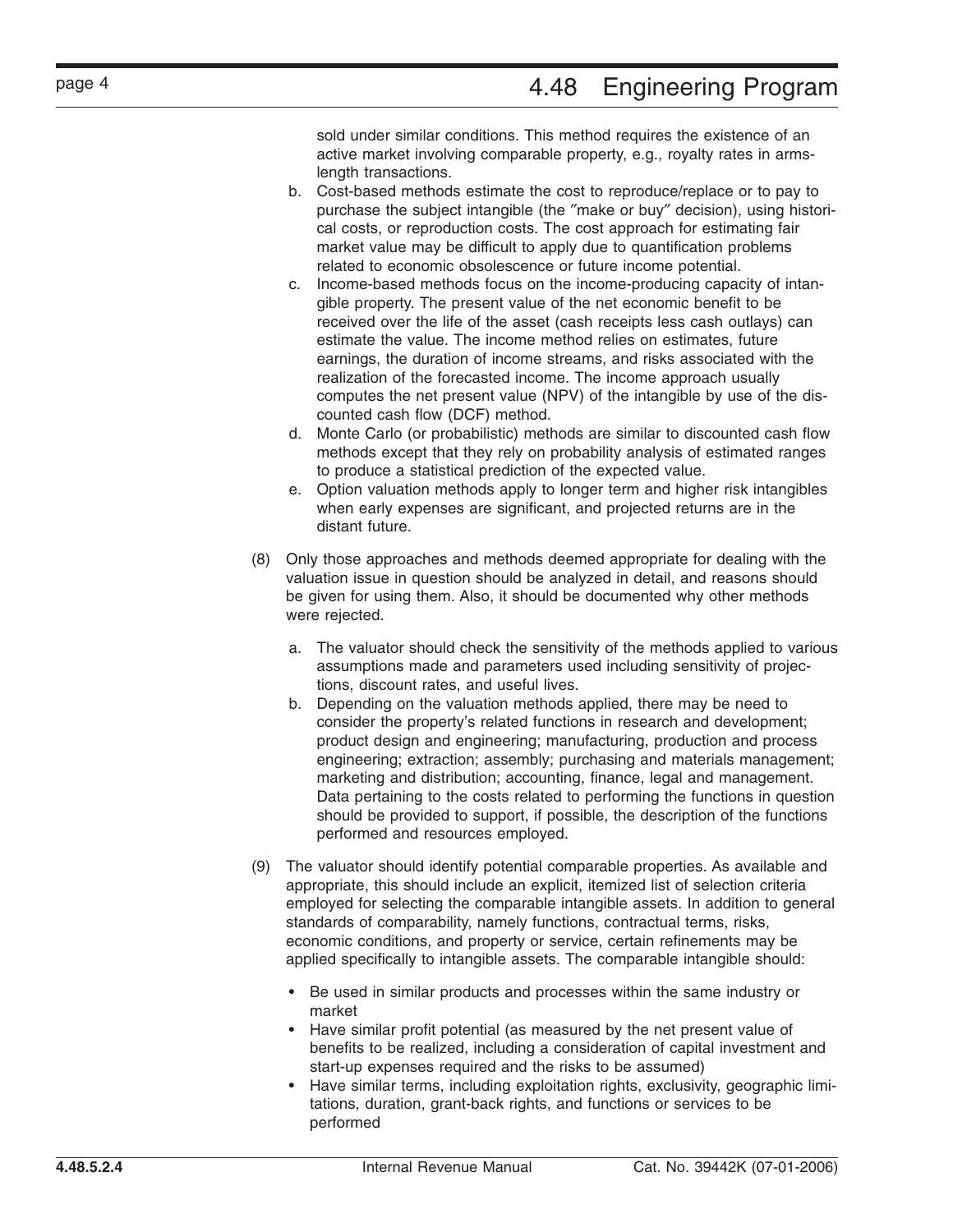- Be in the same stage of development and possess a similar degree of uniqueness
- <span id="page-18-0"></span>(10) The market approach should consider the identification and justification of:
	- The existence of an active market involving comparable intangibles
	- Past transactions of comparable intangibles
	- Price information for comparable transactions
	- Arm's length transactions between independent parties
- (11) The cost approach begins with an estimate of the cost to reproduce the intangible. One method is using historical cost. Adjustments should be made for obsolescence.
- (12) The income approach considers:
	- a. The income generation capacity of the subject intangible and forecasts the future stream of earnings or cash flow
	- b. The expected remaining useful life of the intangible, how long the economic benefit is expected to continue, which may depend on product life cycle: introduction, growth, maturity, and decline
	- c. The risk associated with receiving anticipated benefits, as may be measured by the discount rate reflecting the opportunity cost of capital, inflation, liquidity, real interest, and risk premium
- (13) The final opinion of value should reflect the appropriateness of each method, and the veracity and reliability of the data supporting each method, leading the reader logically to the final opinion of intangible value. It should ensure applied methods' results yield similar levels of value, reconcile the results, and set forth all assumptions and limiting conditions affecting the analyses, opinions, and conclusions.
- (1) Workpapers should document the steps taken, techniques used, and provide evidence to support the facts and conclusions in the final report.
- (2) Valuators will maintain a detailed case activity record (Form 9984, Examining Officer's Activity Record) which:
	- Identifies actions taken and indicates time charged
	- Identifies contacts, including name, phone number, subject, commitments, etc.
	- Documents delays in the examination
- (3) The case activity record, along with the supporting workpapers, should justify time spent as commensurate with work performed.
- (1) In reviewing an intangible property valuation and reporting the results of that review, a valuator should form an opinion as to the adequacy and appropriateness of the report being reviewed and clearly disclose the nature of the review process undertaken.
- (2) In reviewing an intangible property valuation, a valuator should:
	- a. Identify the taxpayer and intended use of the valuator's opinions and conclusions, and the purpose of the review assignment

4.48.5.2.5 (07-01-2006) **Workpapers**

4.48.5.2.6 (07-01-2006) **Reviewing**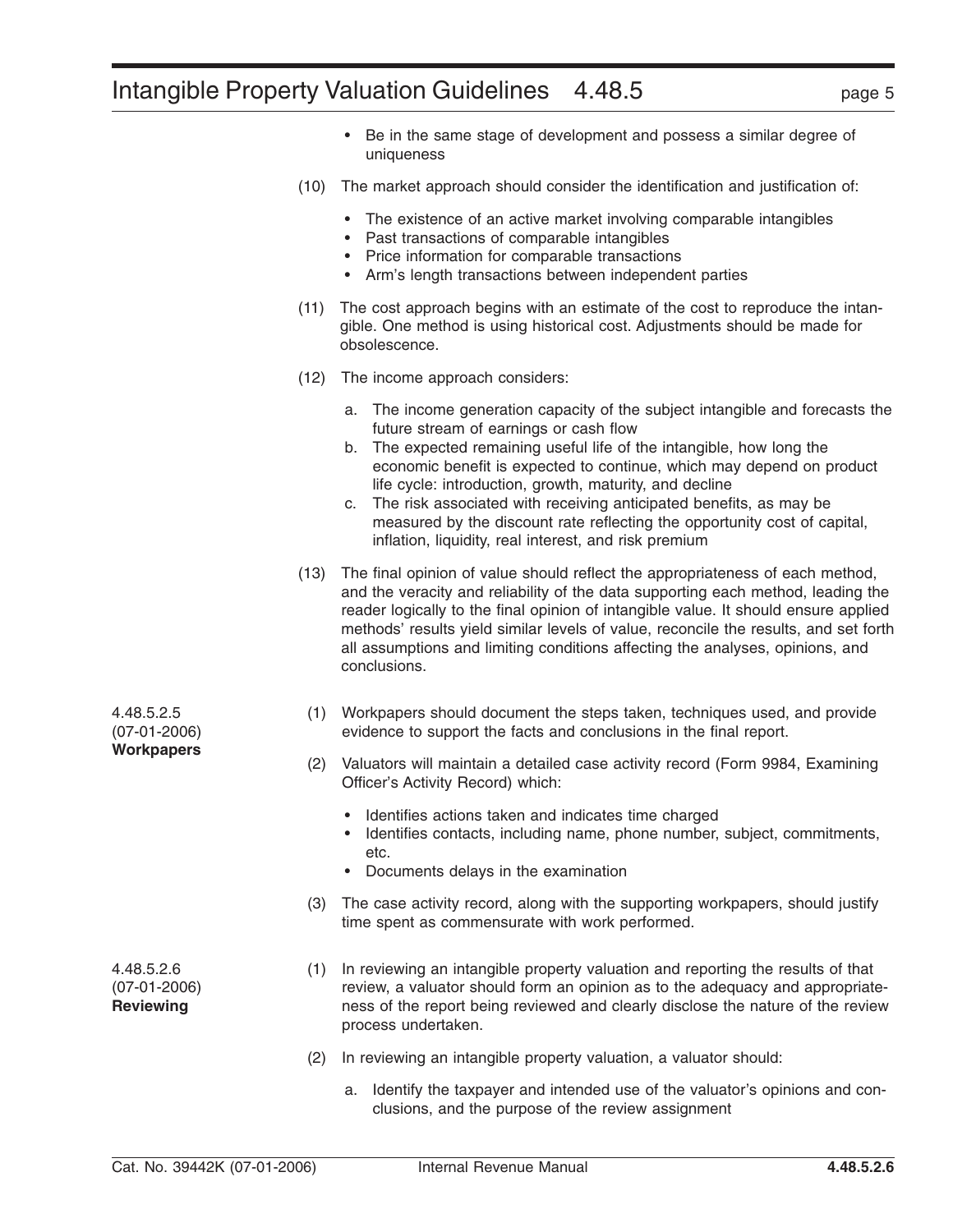# <span id="page-19-0"></span>page 6 4.48 Engineering Program

|                                                                | (3) | b. Identify the report under review, the property interest being valued, the<br>effective date of the valuation, and the date of the review<br>Identify the scope of the review process conducted<br>C.<br>d. Determine the completeness of the report under review within the scope of<br>work applicable in the review assignment<br>e. Determine the adequacy and relevance of the data and the propriety of<br>any adjustments to the data<br>Determine the appropriateness of the comparable and/or valuation<br>f.<br>methods and techniques used and develop the reasons for any disagree-<br>ment<br>g. Determine whether the analyses, opinions and conclusions in the report<br>under review are appropriate and reasonable, and develop the reasons for<br>any disagreement<br>In the event of a disagreement with the report's factual representations, under-<br>lying assumptions, methodology, or conclusions, a valuator should conduct<br>additional fact-finding, research and/or analyses necessary to arrive at an ap-<br>propriate value for the property. |
|----------------------------------------------------------------|-----|---------------------------------------------------------------------------------------------------------------------------------------------------------------------------------------------------------------------------------------------------------------------------------------------------------------------------------------------------------------------------------------------------------------------------------------------------------------------------------------------------------------------------------------------------------------------------------------------------------------------------------------------------------------------------------------------------------------------------------------------------------------------------------------------------------------------------------------------------------------------------------------------------------------------------------------------------------------------------------------------------------------------------------------------------------------------------------|
| 4.48.5.3<br>$(07-01-2006)$<br><b>Resolution Guidelines</b>     |     | (1) Valuators will make efforts to obtain a resolution of the case after fully consid-<br>ering all relevant facts.                                                                                                                                                                                                                                                                                                                                                                                                                                                                                                                                                                                                                                                                                                                                                                                                                                                                                                                                                             |
| 4.48.5.3.1<br>$(07-01-2006)$<br><b>Objective</b>               |     | (1) The objective is to resolve the issue as early in the examination as possible.<br>Credible and compelling work by the valuator will facilitate resolution of issues<br>without litigation.                                                                                                                                                                                                                                                                                                                                                                                                                                                                                                                                                                                                                                                                                                                                                                                                                                                                                  |
|                                                                |     | (2) The valuator will work in concert with the internal customer and taxpayer to<br>attempt to resolve all outstanding issues.                                                                                                                                                                                                                                                                                                                                                                                                                                                                                                                                                                                                                                                                                                                                                                                                                                                                                                                                                  |
| 4.48.5.3.2<br>$(07-01-2006)$<br><b>Arriving at Conclusions</b> |     | (1) Once the valuator has all the information to be considered in resolving the<br>issue, the valuator will use his/her professional judgment in considering this<br>information to arrive at a specific conclusion of value.                                                                                                                                                                                                                                                                                                                                                                                                                                                                                                                                                                                                                                                                                                                                                                                                                                                   |
|                                                                | (2) | Valuators may not have all of the information they would like to have to defini-<br>tively resolve an issue. Valuators, therefore, should decide when substantially<br>enough information is available to make a proper determination.                                                                                                                                                                                                                                                                                                                                                                                                                                                                                                                                                                                                                                                                                                                                                                                                                                          |
|                                                                |     | (3) Valuators will employ independent and objective judgment in reaching conclu-<br>sions and will decide all matters on their merits, free from bias, advocacy, and<br>conflicts of interest.                                                                                                                                                                                                                                                                                                                                                                                                                                                                                                                                                                                                                                                                                                                                                                                                                                                                                  |
| 4.48.5.4                                                       | (1) | Valuators should prepare reports of their findings.                                                                                                                                                                                                                                                                                                                                                                                                                                                                                                                                                                                                                                                                                                                                                                                                                                                                                                                                                                                                                             |
| $(07-01-2006)$<br><b>Reporting Guidelines</b>                  | (2) | This section requires specific information to be included or addressed in each<br>report.                                                                                                                                                                                                                                                                                                                                                                                                                                                                                                                                                                                                                                                                                                                                                                                                                                                                                                                                                                                       |
| 4.48.5.4.1<br>(07-01-2006)                                     | (1) | The primary objective of a valuation report is to provide convincing and com-<br>pelling support for the conclusions reached.                                                                                                                                                                                                                                                                                                                                                                                                                                                                                                                                                                                                                                                                                                                                                                                                                                                                                                                                                   |
| <b>Overview</b>                                                | (2) | Valuation reports should contain all the information necessary to allow a clear<br>understanding of the valuation analyses and demonstrate how the conclusions<br>were reached.                                                                                                                                                                                                                                                                                                                                                                                                                                                                                                                                                                                                                                                                                                                                                                                                                                                                                                 |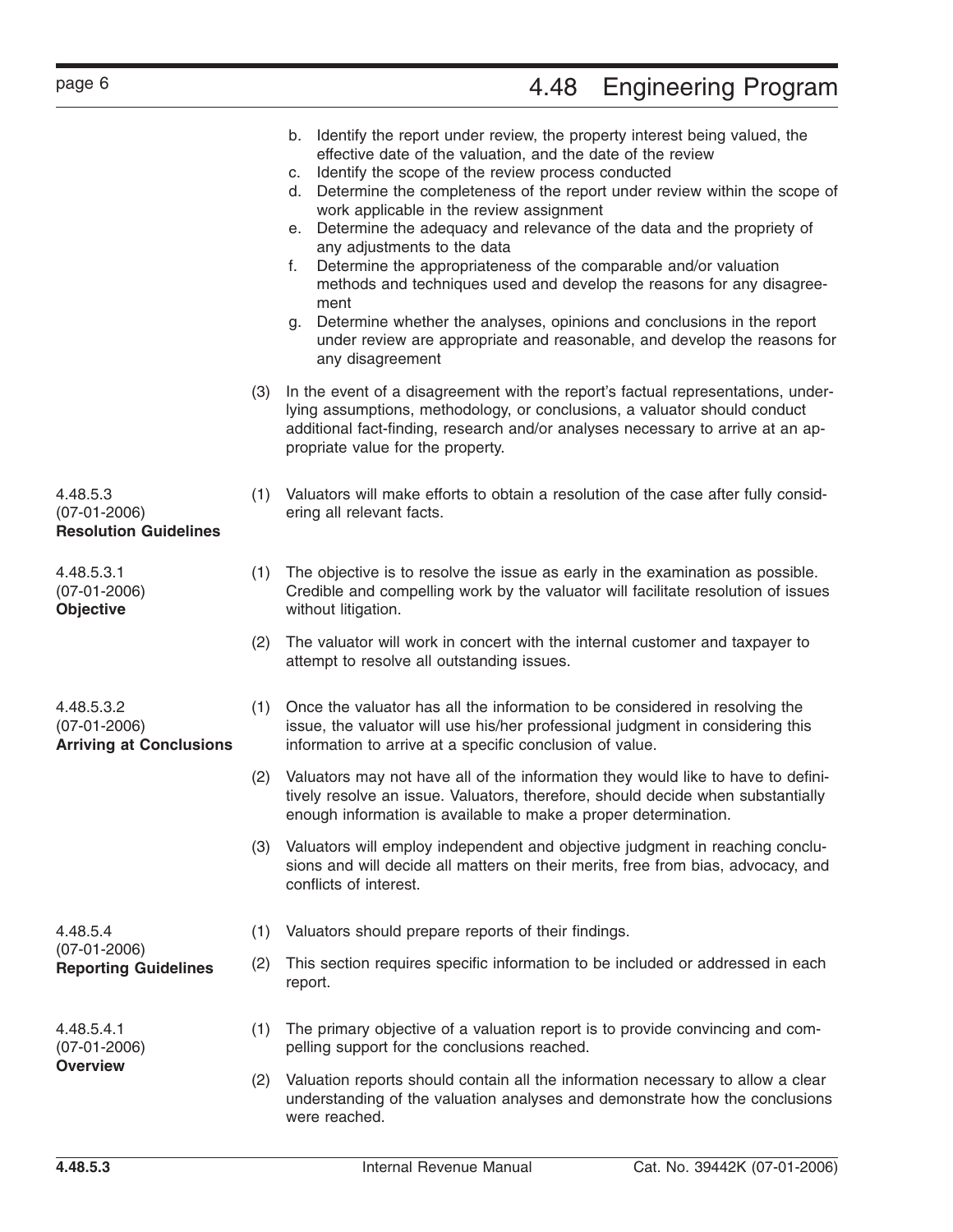# <span id="page-20-0"></span>Intangible Property Valuation Guidelines 4.48.5 page 7

| 4.48.5.4.2<br>$(07-01-2006)$<br><b>Report Contents</b> | The extent and content of the report prepared depends on the needs of each<br>(1)<br>case.                                                                                                                                                                                                                                                                                                                                                                                                                             |
|--------------------------------------------------------|------------------------------------------------------------------------------------------------------------------------------------------------------------------------------------------------------------------------------------------------------------------------------------------------------------------------------------------------------------------------------------------------------------------------------------------------------------------------------------------------------------------------|
|                                                        | (2)<br>Valuation reports should clearly communicate the results and identify the infor-<br>mation relied upon in the valuation process. The report should effectively<br>communicate the methodology and reasoning, as well as identify the support-<br>ing documentation.                                                                                                                                                                                                                                             |
|                                                        | Subject to the type of report being written, valuation reports generally should<br>(3)<br>contain sufficient information relating to the items in Identifying, Documenting,<br>and Analyzing above, to ensure consistency and quality.                                                                                                                                                                                                                                                                                 |
|                                                        | Reports written with respect to Reviewing above shall contain, at minimum,<br>(4)<br>information relating to those items in Identifying, Documenting, and Analyzing<br>necessary to support the assumptions, analyses and/or conclusions of the<br>valuator.                                                                                                                                                                                                                                                           |
| 4.48.5.4.3<br>$(07-01-2006)$<br><b>Statement</b>       | Each written valuation report should contain a signed statement that is similar<br>(1)<br>in content to the following:<br>To the best of my knowledge and belief:                                                                                                                                                                                                                                                                                                                                                      |
|                                                        | The statements of fact contained in this report are true and correct.<br>٠<br>The reported analyses, opinions and conclusions are limited only by the<br>٠<br>reported assumptions and limiting conditions.<br>I have no present or prospective interest in the property that is the subject<br>$\bullet$<br>of this report, and I have no personal interest with respect to the parties<br>involved.<br>I have no bias with respect to the subject of this report or to the parties<br>involved with this assignment. |

- My compensation is not contingent on an action or event resulting from the analyses, opinions or conclusions in, or the use of, this report.
- My analyses, opinions, and conclusions were developed, and this report has been prepared in conformity with the applicable Internal Revenue Service Valuation Guidelines.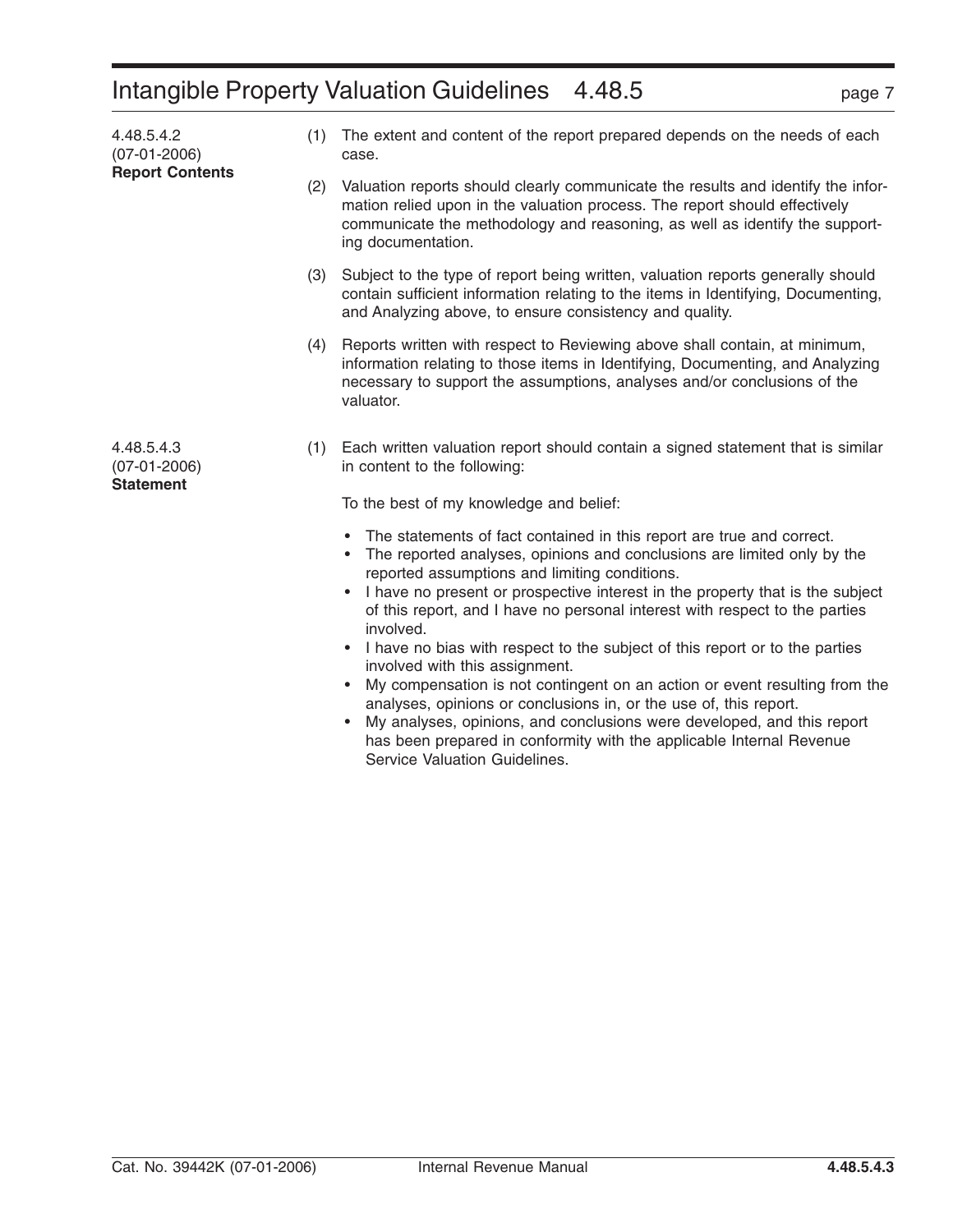# <span id="page-21-0"></span>**Tangible Personal Property Valuation Guidelines**

**§ 4.48.3**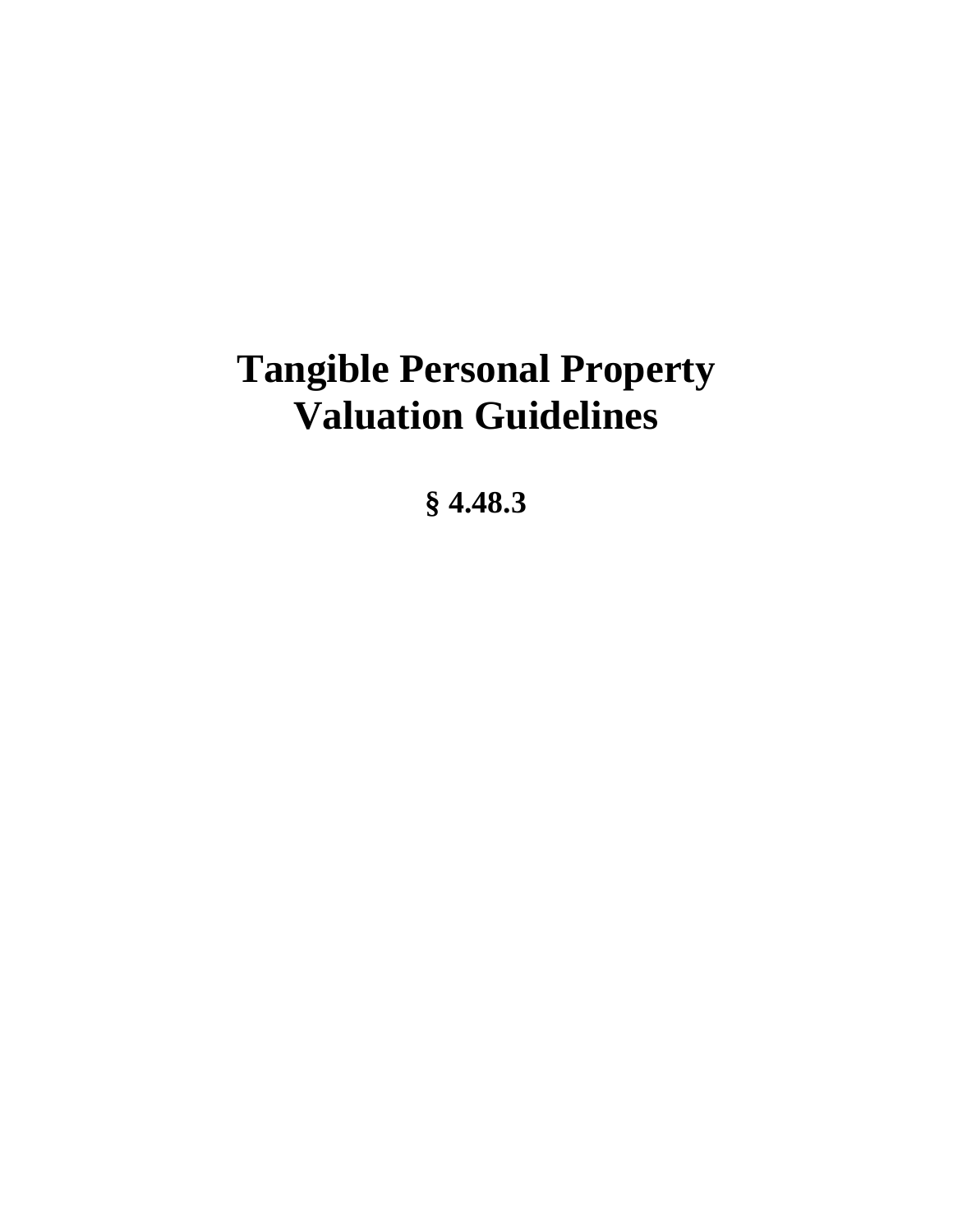**Department** of the **Treasury** 

**Internal Revenue Service**

**4.48.3 JULY 1, 2006**

### <span id="page-22-0"></span>**PURPOSE**

(1) This transmits new IRM 4.48.3, Engineering Program, Tangible Personal Property Valuation Guidelines.

### **BACKGROUND**

(1) This material is the product of the Valuation Policy Council (VPC), a cross-functional committee with executive representation from LMSB, SBSE, and Appeals. The VPC was established in 2001 to assist IRS leadership in setting direction for valuation policy that cuts across functional lines, and in identifying process improvements to improve compliance and better utilize resources.

### **NATURE OF MATERIAL**

- (1) This IRM provides specific guidance for:
	- a. Developing the valuation issue
	- b. Resolving the issue when possible
	- c. Preparing reports
	- d. Reviewing a third-party valuation
- (2) This document provides specific instructions to examiners with respect to:
	- a. Planning the valuation assignment
	- b. Analyzing relevant information
	- c. Preparing work papers
	- d. Reviewing a third-party valuation

### **EFFECT ON OTHER DOCUMENTS**

None

### **AUDIENCE**

All IRS employees who provide valuation services or review the valuations and appraisals prepared by others.

> Kelly Cables for Deborah M. Nolan Commissioner, Large and Mid Size Business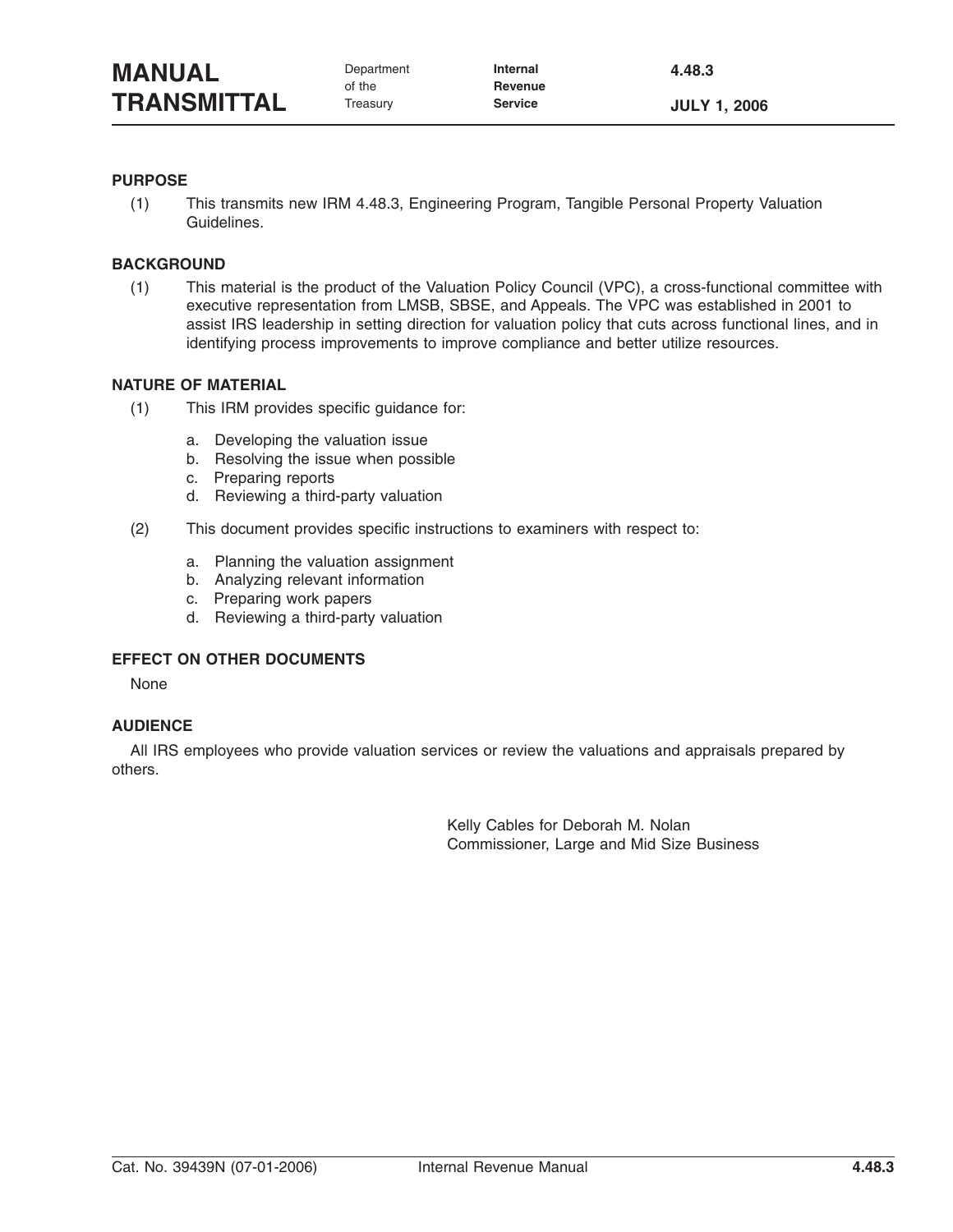### 4.48.3

Tangible Personal Property Valuation Guidelines

### **Table of Contents**

- [4.48.3.1 Introduction](#page-24-0)
- [4.48.3.2 Development Guidelines](#page-24-0)
	- [4.48.3.2.1 Planning](#page-24-0)
	- [4.48.3.2.2 Identifying](#page-24-0)
	- [4.48.3.2.3 Documenting](#page-25-0)
	- [4.48.3.2.4 Analyzing](#page-26-0)
	- [4.48.3.2.5 Workpapers](#page-27-0)
	- [4.48.3.2.6 Reviewing](#page-27-0)
- [4.48.3.3 Resolution Guidelines](#page-27-0)
	- [4.48.3.3.1 Objective](#page-27-0)
	- [4.48.3.3.2 Arriving at Conclusions](#page-27-0)
- [4.48.3.4 Reporting Guidelines](#page-28-0)
	- [4.48.3.4.1 Overview](#page-28-0)
	- [4.48.3.4.2 Report Contents](#page-28-0)
	- [4.48.3.4.3 Statement](#page-28-0)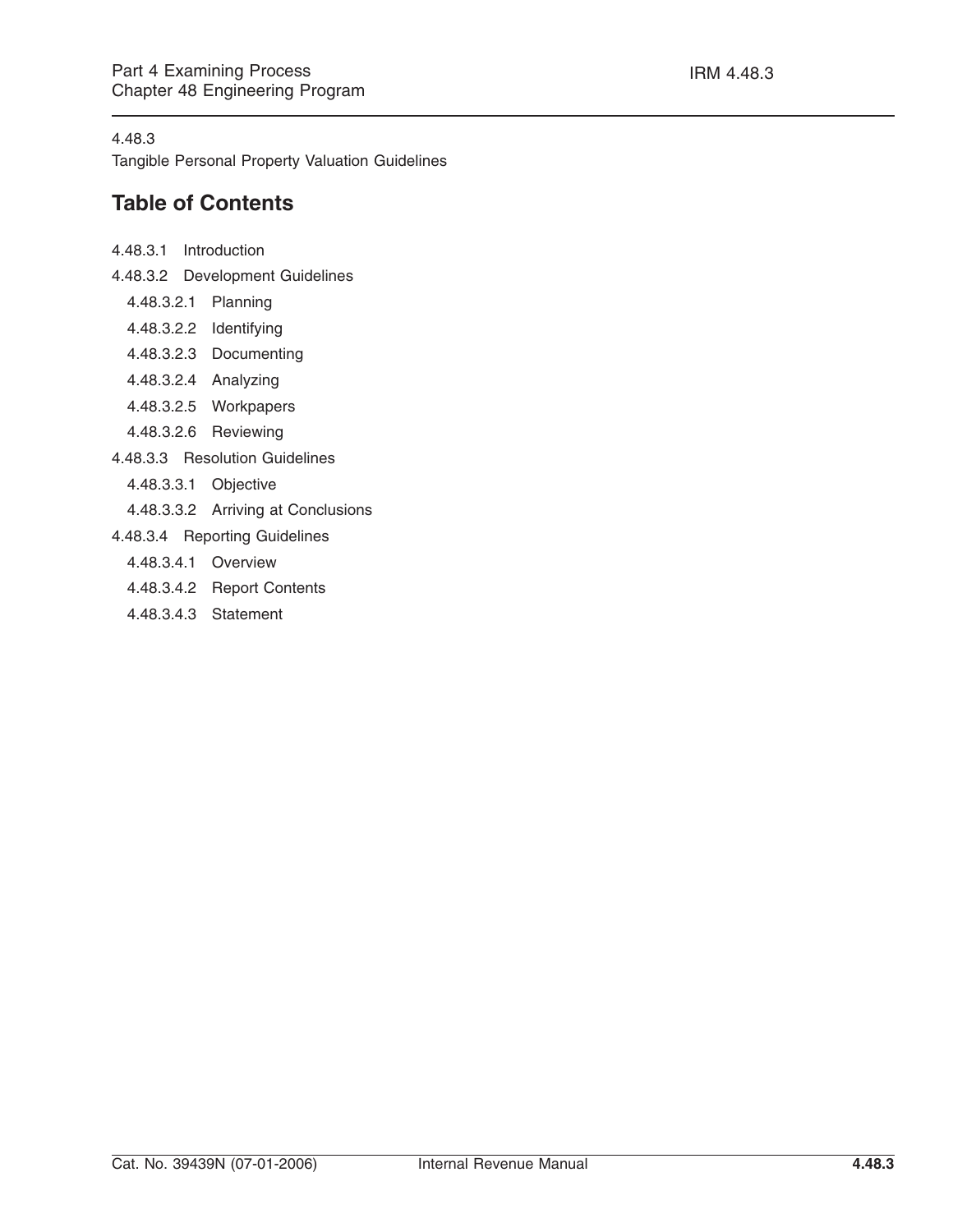### <span id="page-24-0"></span>Tangible Personal Property Valuation Guidelines 4.48.3 hage 1

4.48.3.1 (07-01-2006) **Introduction** (1) The purpose of this document is to provide guidelines applicable to all IRS personnel that are engaged in valuation practice (hereinafter referred to as "valuators") relating to the development, resolution and reporting of issues involving tangible personal property valuations and similar valuation issues. Within these guidelines the term "personal property" refers to tangible personal property. Valuators must be able to reasonably justify any departure from these guidelines. (2) Personal property includes but is not limited to paintings, watercolors, prints, drawings, sculpture, ceramics, furniture, decorative arts, antiques, textiles, carpets, silver, rare manuscripts, historical memorabilia, antiquities, ethnographic art, collectibles, gems and jewelry. Machinery and equipment and other items classified as personal property are all intended for inclusion. The guidelines provided here regarding identifying, documenting and analyzing the property are applicable to all types of personal property. The information cannot provide specific details for every type of personal property, but a similar detailed breakdown can be outlined for any kind of property. (3) IRM 4.48.2, Valuation Assistance for Cases Involving Works of Art, which requires all taxpayer cases selected for audit with taxpayer claimed values of \$20,000 or more per item of art to be sent to Art Appraisal Services for review by the Commissioner's Art Advisory Panel is still applicable. (4) This document incorporates by reference the ethical and conduct provisions, contained in the Office of Government Ethics (OGE) Standards of Ethical Conduct, applicable to all IRS employees. (5) Valuation of assets owned and/or transferred by or between controlled taxpayers (within the meaning of Treasury Regulation section 1.482–1(i)(5)) may present substantive issues that are not addressed in these guidelines. 4.48.3.2 (07-01-2006) **Development Guidelines** (1) Successful completion of a valuation assignment includes planning, identifying critical factors, documenting specific information, and analyzing the relevant information. All relevant activities will be documented in the workpapers. (2) A review appraisal may be the best approach to the assignment. 4.48.3.2.1 (07-01-2006) **Planning** (1) Valuators will adequately plan the valuation assignment. Their managers will supervise the staff involved in the valuation process. (2) Quality planning is a continual process throughout the valuation assignment. 4.48.3.2.2 (07-01-2006) **Identifying** (1) To determine a valuation conclusion, valuators should define the assignment and determine the scope of work necessary by identifying the following: a. Property to be valued b. Interest to be valued c. Effective valuation date d. Purpose of valuation e. Use of valuation f. Statement of value g. Standard and definition of the value h. Assumptions i. Limiting conditions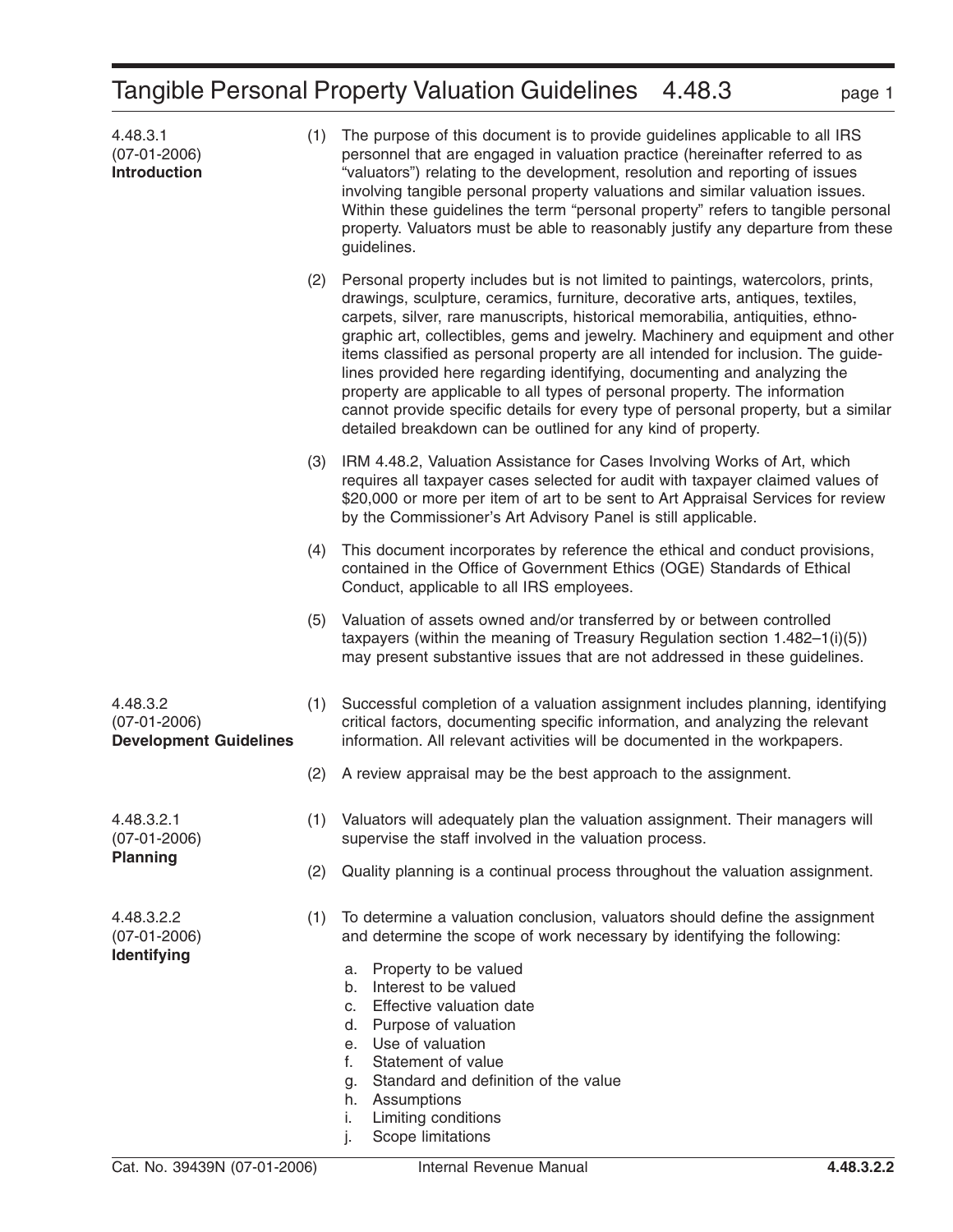## <span id="page-25-0"></span>page 2 4.48 Engineering Program

- k. Restrictions, agreements and other factors that may influence value
- l. Sources of information
- (2) The interest to be valued includes:
	- a. Fee simple, leased fee, etc.
	- b. Fractional interest
	- c. Personal property held in partnerships, corporations and trusts
- (1) In developing a valuation conclusion, valuators should obtain the relevant information necessary to accomplish the assignment.
- (2) Personal property items should include, where applicable;
	- Name of the artist, culture, maker or place or origin
	- Title, type or subject matter
	- Medium, such as oil on canvas, or material, such as silver, porcelain, oak, etc.
	- Age or date created
	- Size/dimensions or weight if applicable
	- Any marks, signatures, distinguishing features or labels on the item
	- History (provenance) of the item
	- A record of any exhibitions at which the item was displayed
	- Any reference source citing the item
	- The physical condition of the item
	- A professional quality photograph of a size and quality fully showing the item
	- Other information deemed to be relevant to the specific property being valued
- (3) The photograph should be an 8x10 inch color photograph or a color transparency not smaller than 4x5 inches.
- (4) Machinery and equipment should include:
	- Manufacturer, model and serial number of equipment
	- Age and condition of equipment
	- Legal description
	- Description of property, including name, physical features, dimensions, capacity access, etc.
	- Description of improvements and modifications, including features, condition, and any forms of physical, functional or economic obsolescence
	- Use(s) to which the property is being put, including but not limited to value as a stand-alone or as part of an entire plant or larger manufacturing, research or development system
	- The owner of record and, if practical or available, copies of bill of sale, blueprints and placed in service date
	- The history of the property, including any sales in the five (5) years preceding the valuation date or any sales since the valuation date to the present; both periods of sales should include the sales dates, prices and the names of the sellers and buyers
	- If during either of the two preceding periods, the property was rented, then the dates when the property was leased, rental terms, copies of leases, rent rolls and a history of income and expenses
	- Quality photograph of the subject property showing the item and improvements and modifications

4.48.3.2.3 (07-01-2006) **Documenting**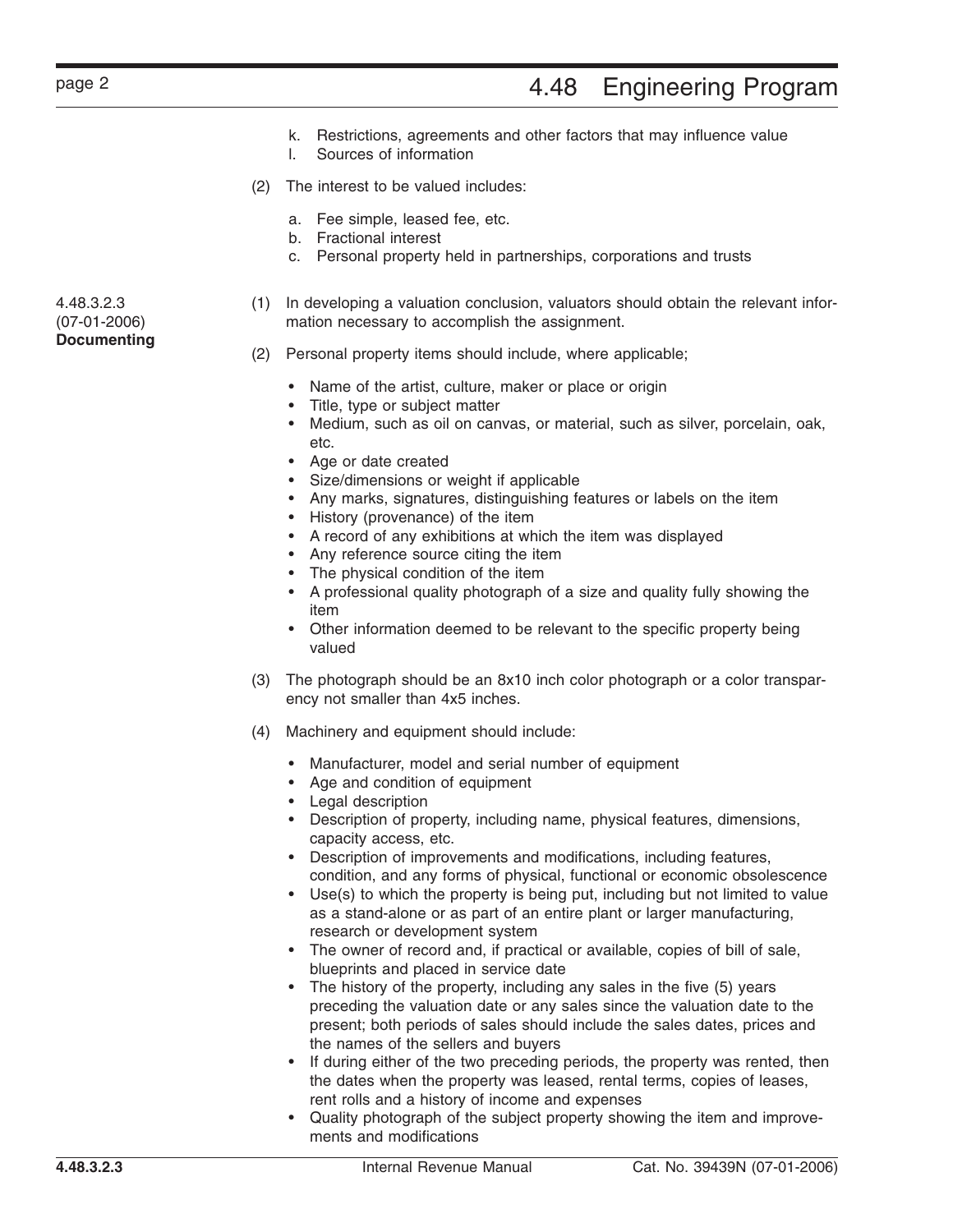### <span id="page-26-0"></span>Tangible Personal Property Valuation Guidelines 4.48.3 hage 3

- (5) Regardless of the type of property, additional information should be obtained:
	- The valuation date
	- The cost, date and manner of acquisition
	- The appraised fair market value
	- The date (or dates) on which the property was appraised
	- Information of any agreements or understandings entered into (or expected to be entered into) that relates to the use, sale or other disposition of the property, including for example the sales of property since the valuation date
	- The economic outlook of the market in general and the outlook of the specific property in particular
	- Such other factors which, in the opinion of the valuator, are appropriate for consideration
- (1) In developing a valuation conclusion, valuators should analyze the relevant information necessary to accomplish the assignment.
- (2) All factors that affect the value should be considered.
- (3) The specific valuation approach, such as the market approach, the income approach, the replacement/reproduction cost approach or the liquidation value should be considered for relative propriety of its application. Professional judgment should be used to select the approach(es) ultimately used and the method(s) within such approach(es) that best indicate the value of the property. When valuing personal property the income approach is often not applicable. The relationship between these approaches and fair market value must be demonstrated.
- (4) The specific basis for the valuation, such as relevant public and/or private sales (ideally complete descriptions and illustrations should be included), particularly around the valuation date and the analysis of these specific sales and relevance to the item being valued.
- (5) The market conditions near the valuation date should be considered.
- (6) The market demand for the subject property and the importance of the property and its relationship to its relevant artist/type/group etc. should be considered.
- (7) The effects of condition, style, quality, medium, artist or culture, provenance, restorations, rarity should be considered.
- (8) The effects of relevant contractual or legal restrictions should be considered.
- (9) The valuator should clearly explain and provide reasoning for the value conclusion.
- (10) Any additional information or special circumstances that may affect the fair market value of the property.
- *Note:* While the foregoing items listed represent the ideal information required, it is understood that each item of information will not be readily available in every case.

4.48.3.2.4 (07-01-2006) **Analyzing**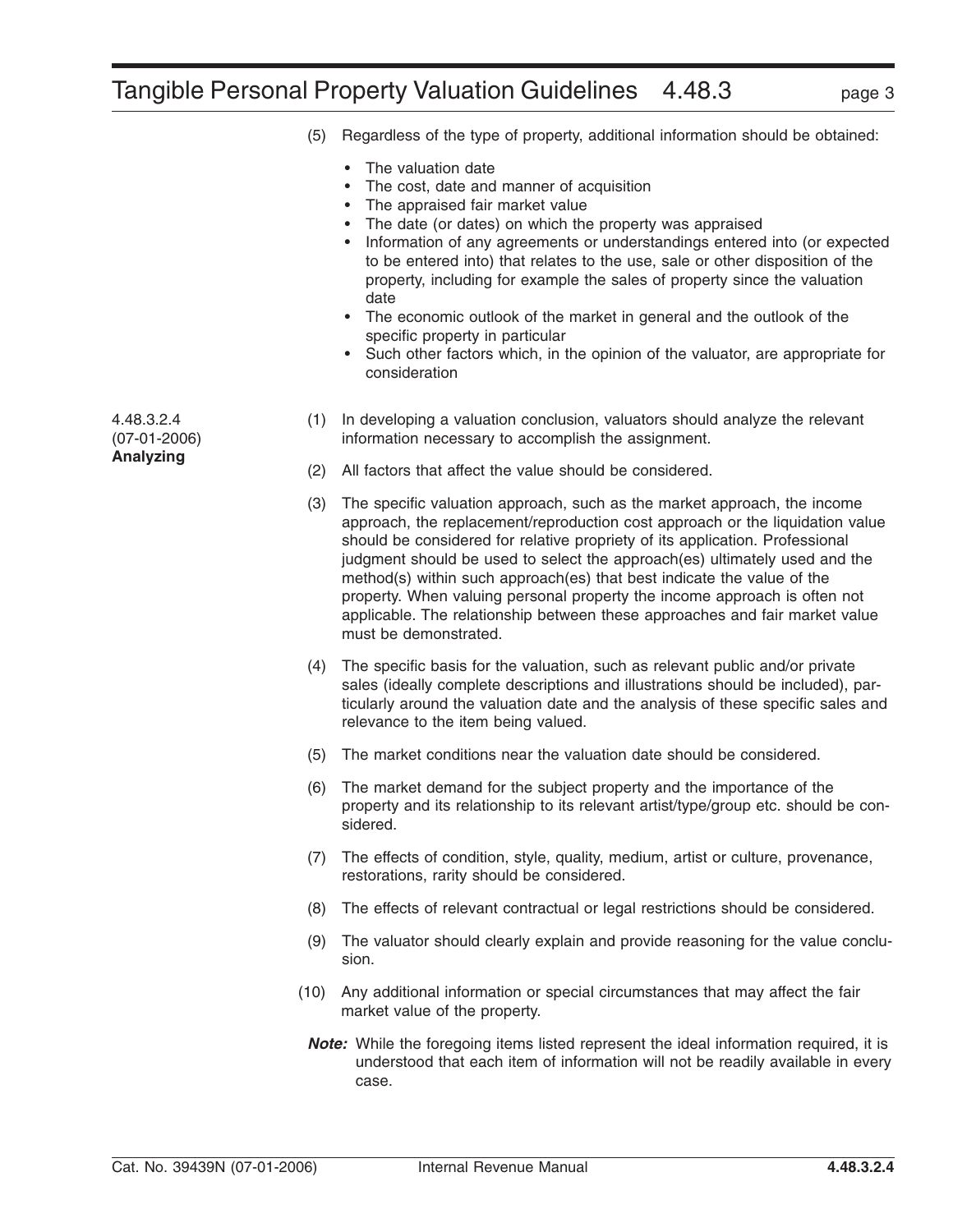<span id="page-27-0"></span>

| page 4                                                         |     | <b>Engineering Program</b><br>4.48                                                                                                                                                                                                                                                                                                                                                                                                                                                                                                                                                                                                                                                                                                                                                                                                                                 |
|----------------------------------------------------------------|-----|--------------------------------------------------------------------------------------------------------------------------------------------------------------------------------------------------------------------------------------------------------------------------------------------------------------------------------------------------------------------------------------------------------------------------------------------------------------------------------------------------------------------------------------------------------------------------------------------------------------------------------------------------------------------------------------------------------------------------------------------------------------------------------------------------------------------------------------------------------------------|
| 4.48.3.2.5<br>$(07-01-2006)$                                   | (1) | Workpapers should document the steps taken, techniques used, and provide<br>the evidence to support the facts and conclusions in the final report.                                                                                                                                                                                                                                                                                                                                                                                                                                                                                                                                                                                                                                                                                                                 |
| <b>Workpapers</b>                                              | (2) | Valuators will maintain a detailed case activity record (Form 9984 Examining<br>Officer's Activity Record) which:                                                                                                                                                                                                                                                                                                                                                                                                                                                                                                                                                                                                                                                                                                                                                  |
|                                                                |     | Identifies actions taken and indicates time charged<br>$\bullet$<br>Identifies contacts, including name, phone number, subject, commitments,<br>etc.<br>Documents delays in the examination                                                                                                                                                                                                                                                                                                                                                                                                                                                                                                                                                                                                                                                                        |
|                                                                | (3) | The case activity record, along with the supporting workpapers, should justify<br>that the time spent is commensurate with work performed.                                                                                                                                                                                                                                                                                                                                                                                                                                                                                                                                                                                                                                                                                                                         |
| 4.48.3.2.6<br>$(07-01-2006)$<br><b>Reviewing</b>               | (1) | In reviewing a personal property valuation and reporting the results of that<br>review, a valuator should form an opinion as to the adequacy and appropriate-<br>ness of the report being reviewed and clearly disclose the scope of work of the<br>review process undertaken.                                                                                                                                                                                                                                                                                                                                                                                                                                                                                                                                                                                     |
|                                                                | (2) | In reviewing a personal property valuation, a valuator should                                                                                                                                                                                                                                                                                                                                                                                                                                                                                                                                                                                                                                                                                                                                                                                                      |
|                                                                |     | a. Identify the taxpayer and intended use of the opinions and conclusions,<br>and the purpose of the review assignment.<br>b. Identify the report under review, the property interest being valued, the<br>effective date of the valuation, and the date of the review.<br>c. Identify the scope of the review process conducted.<br>d. Determine the completeness of the report under review.<br>Determine to the adequacy and relevance of the data and the propriety of<br>е.<br>any adjustments to the data.<br>Determine to the appropriateness of the comparables and/or valuation<br>f.<br>methods and techniques used and develop the reasons for any disagree-<br>ment.<br>Determine whether the analyses, opinions, and conclusions in the report<br>g.<br>under review are appropriate and reasonable, and develop the reasons for<br>any disagreement. |
|                                                                | (3) | In the event of a disagreement with the report's factual representations, under-<br>lying assumptions, methodology, or conclusions, a valuator should conduct<br>additional fact-finding, research, and/or analyses necessary to arrive at an ap-<br>propriate value for the property.                                                                                                                                                                                                                                                                                                                                                                                                                                                                                                                                                                             |
| 4.48.3.3<br>$(07-01-2006)$<br><b>Resolution Guidelines</b>     | (1) | Valuators will make efforts to obtain a resolution of the case after fully consid-<br>ering all relevant facts.                                                                                                                                                                                                                                                                                                                                                                                                                                                                                                                                                                                                                                                                                                                                                    |
| 4.48.3.3.1<br>$(07-01-2006)$<br><b>Objective</b>               | (1) | The objective is to resolve the issue as early in the examination as possible.<br>Credible and compelling work by the valuator will facilitate resolution of issues<br>without litigation.                                                                                                                                                                                                                                                                                                                                                                                                                                                                                                                                                                                                                                                                         |
|                                                                | (2) | The valuator will work in concert with the internal customer and taxpayer to<br>attempt to resolve all outstanding issues.                                                                                                                                                                                                                                                                                                                                                                                                                                                                                                                                                                                                                                                                                                                                         |
| 4.48.3.3.2<br>$(07-01-2006)$<br><b>Arriving at Conclusions</b> | (1) | Once the valuator has all the information to be considered in resolving the<br>issue, the valuator will use his/her professional judgment in considering this<br>information to arrive at a specific value conclusion.                                                                                                                                                                                                                                                                                                                                                                                                                                                                                                                                                                                                                                             |
| 4.48.3.2.5                                                     |     | Internal Revenue Manual<br>Cat. No. 39439N (07-01-2006)                                                                                                                                                                                                                                                                                                                                                                                                                                                                                                                                                                                                                                                                                                                                                                                                            |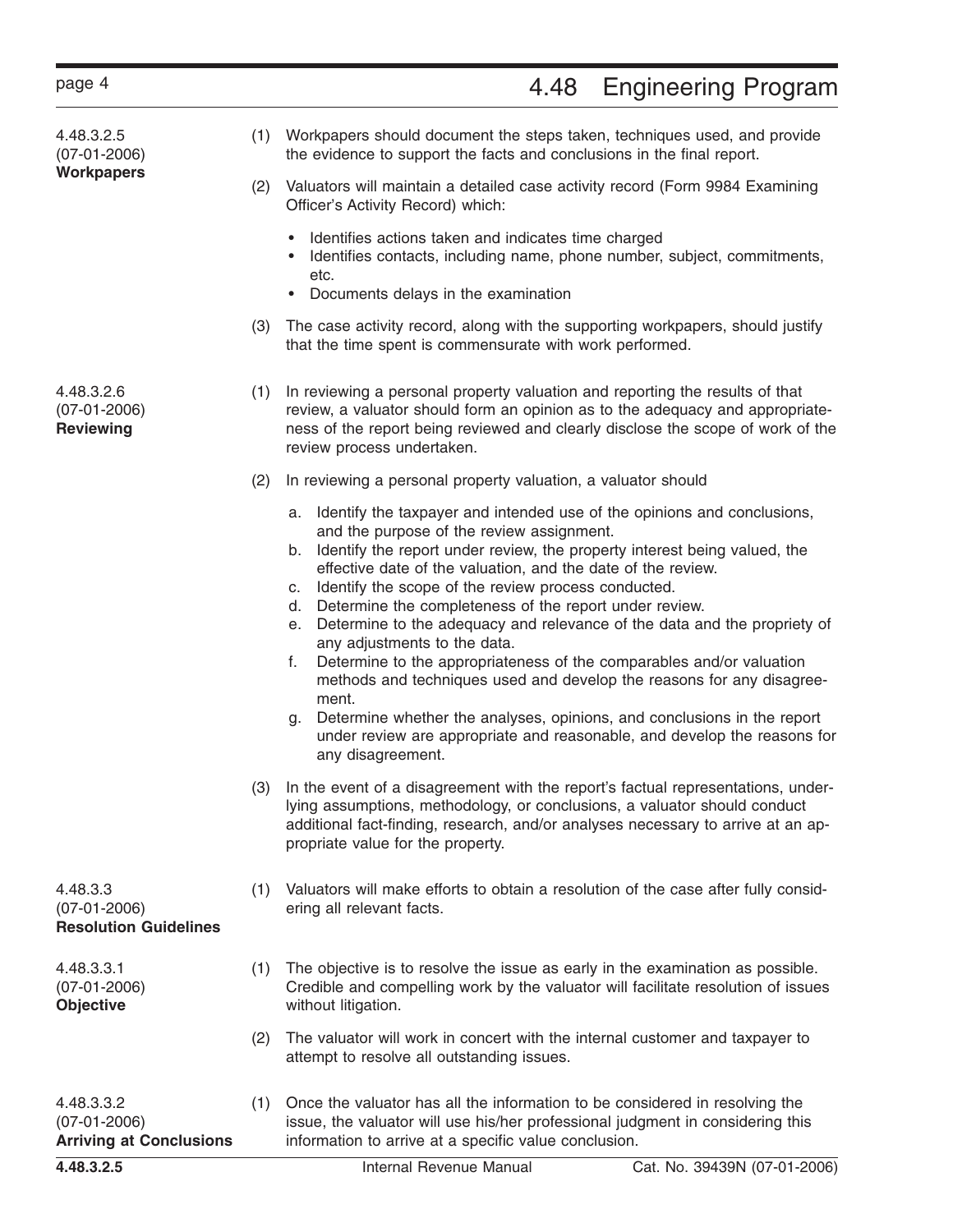# <span id="page-28-0"></span>Tangible Personal Property Valuation Guidelines 4.48.3 page 5

|                                                  | (2) | Valuators may not have all of the information they would like to have to defini-<br>tively resolve an issue. Valuators, therefore, should decide when substantially<br>enough information is available to make a proper determination.                                                                                                                                                             |
|--------------------------------------------------|-----|----------------------------------------------------------------------------------------------------------------------------------------------------------------------------------------------------------------------------------------------------------------------------------------------------------------------------------------------------------------------------------------------------|
|                                                  | (3) | Valuators will employ independent and objective judgment in reaching conclu-<br>sions and will decide all matters on their merits, free from bias, advocacy, and<br>conflicts of interest.                                                                                                                                                                                                         |
| 4.48.3.4                                         | (1) | Valuators should prepare reports of their findings                                                                                                                                                                                                                                                                                                                                                 |
| $(07-01-2006)$<br><b>Reporting Guidelines</b>    | (2) | This section requires specific information to be included or addressed in each<br>report.                                                                                                                                                                                                                                                                                                          |
| 4.48.3.4.1<br>$(07-01-2006)$                     | (1) | The primary objective of a valuation report is to provide convincing and com-<br>pelling support for the conclusions reached.                                                                                                                                                                                                                                                                      |
| <b>Overview</b>                                  | (2) | Valuation reports should contain all the information necessary to allow a clear<br>understanding of the valuation analyses and demonstrate how the conclusions<br>were reached.                                                                                                                                                                                                                    |
| 4.48.3.4.2<br>$(07-01-2006)$                     | (1) | The extent and content of the report prepared depends on the needs of each<br>case.                                                                                                                                                                                                                                                                                                                |
| <b>Report Contents</b>                           | (2) | Valuation reports should clearly communicate the results and identify the infor-<br>mation relied upon in the valuation process. The report should effectively<br>communicate the methodology and reasoning, as well as identify the support-<br>ing documentation.                                                                                                                                |
|                                                  | (3) | Subject to the type of report being written, valuation reports should generally<br>contain sufficient information relating to the items in Identifying, Documenting,<br>and Analyzing above, to ensure consistency and quality.                                                                                                                                                                    |
|                                                  | (4) | Reports written with respect to Reviewing shall contain, at a minimum, informa-<br>tion relating to those items in Identifying and Analyzing necessary to support<br>the revised assumptions, analyses, and/or conclusions of the valuator.                                                                                                                                                        |
| 4.48.3.4.3<br>$(07-01-2006)$<br><b>Statement</b> | (1) | Each written valuation report should contain a signed statement that is similar<br>in content to the following:<br>To the best of my knowledge and belief:                                                                                                                                                                                                                                         |
|                                                  |     | The statements of fact contained in this report are true and correct.<br>$\bullet$<br>The reported analyses, opinions and conclusions are limited only by the<br>٠<br>reported assumptions and limiting conditions.<br>• I have no present or prospective interest in the property that is the subject<br>of this report, and I have no personal interest with respect to the parties<br>involved. |
|                                                  |     | I have no bias with respect to the subject of this report or to the parties<br>$\bullet$<br>involved with this assignment.<br>I have (or have not) made a personal inspection of the property that is the<br>٠                                                                                                                                                                                     |
|                                                  |     | subject of this report.<br>My compensation is not contingent on an action or event resulting from the<br>analyses, opinions or conclusions in, or the use of, this report                                                                                                                                                                                                                          |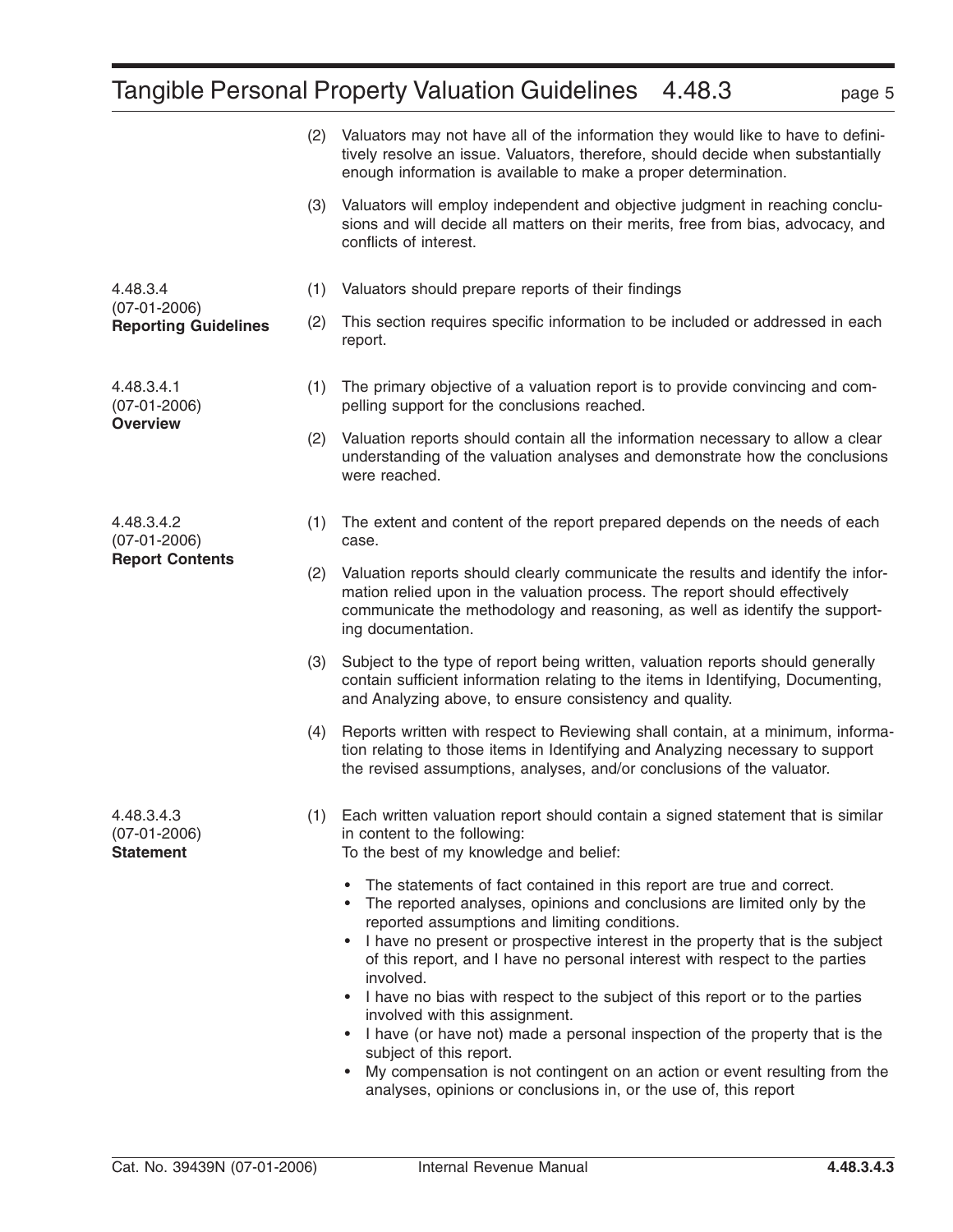• My analyses, opinions and conclusions were developed, and this report has been prepared in conformity with the applicable Internal Revenue Service Valuation Guidelines.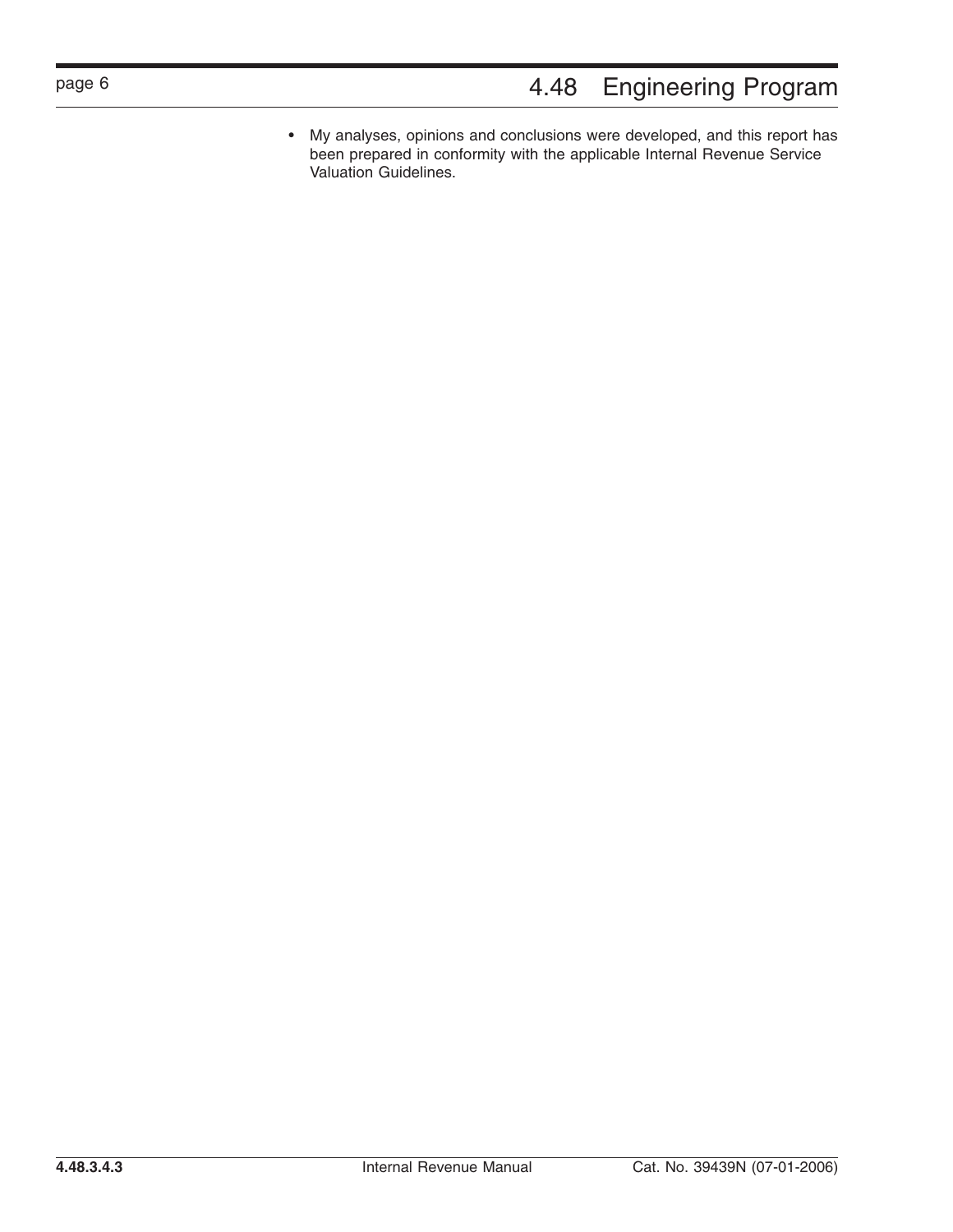# <span id="page-30-0"></span>**Real Property Valuation Guidelines**

**§ 4.48.6**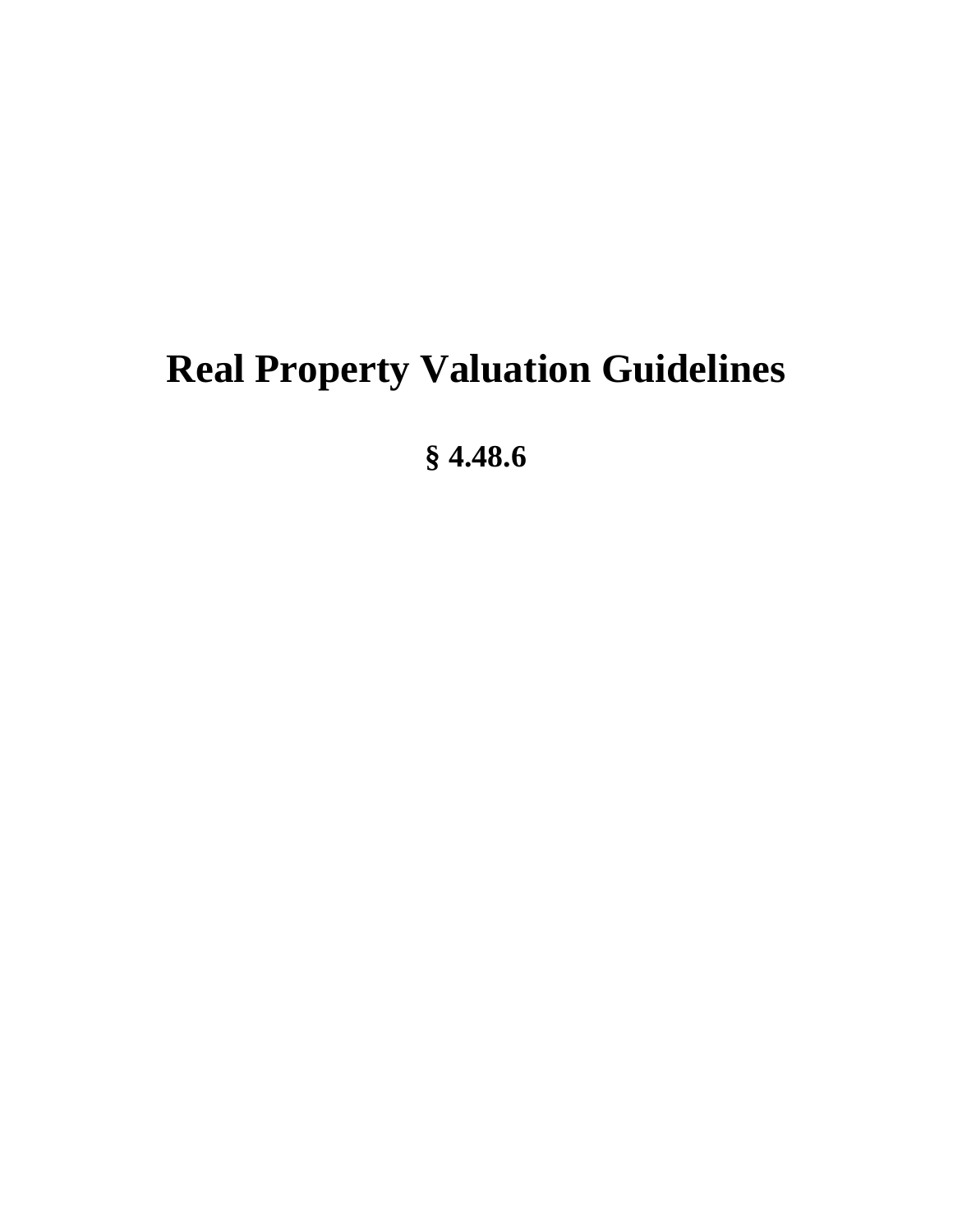Department of the **Treasury** 

**Internal Revenue Service**

**4.48.6 JULY 1, 2006**

### <span id="page-31-0"></span>**PURPOSE**

(1) This transmits new IRM 4.48.6, Engineering Program, Real Property Valuation Guidelines.

### **BACKGROUND**

(1) This material is the product of the Valuation Policy Council (VPC), a cross-functional committee with executive representation form LMSB, SBSE, and Appeals. The VPC was established in 2001 to assist IRS leadership in setting direction for valuation policy that cuts across functional lines, and in identifying process improvements to improve compliance and better utilize resources.

#### **NATURE OF MATERIAL**

- (1) This IRM provides specific guidance for:
	- a. Developing the valuation issue
	- b. Resolving the issue when possible
	- c. Preparing reports
- (2) This document provides specific instructions to examiners with respect to:
	- a. Planning the valuation assignment
	- b. Analyzing relevant information
	- c. Preparing work papers
	- d. Reviewing a third-party valuation

### **EFFECT ON OTHER DOCUMENTS**

None

### **AUDIENCE**

All IRS employees who provide valuation services or review the valuations and appraisals prepared by others.

> Kelly Cables for Deborah M. Nolan Commissioner, Large Mid Size Business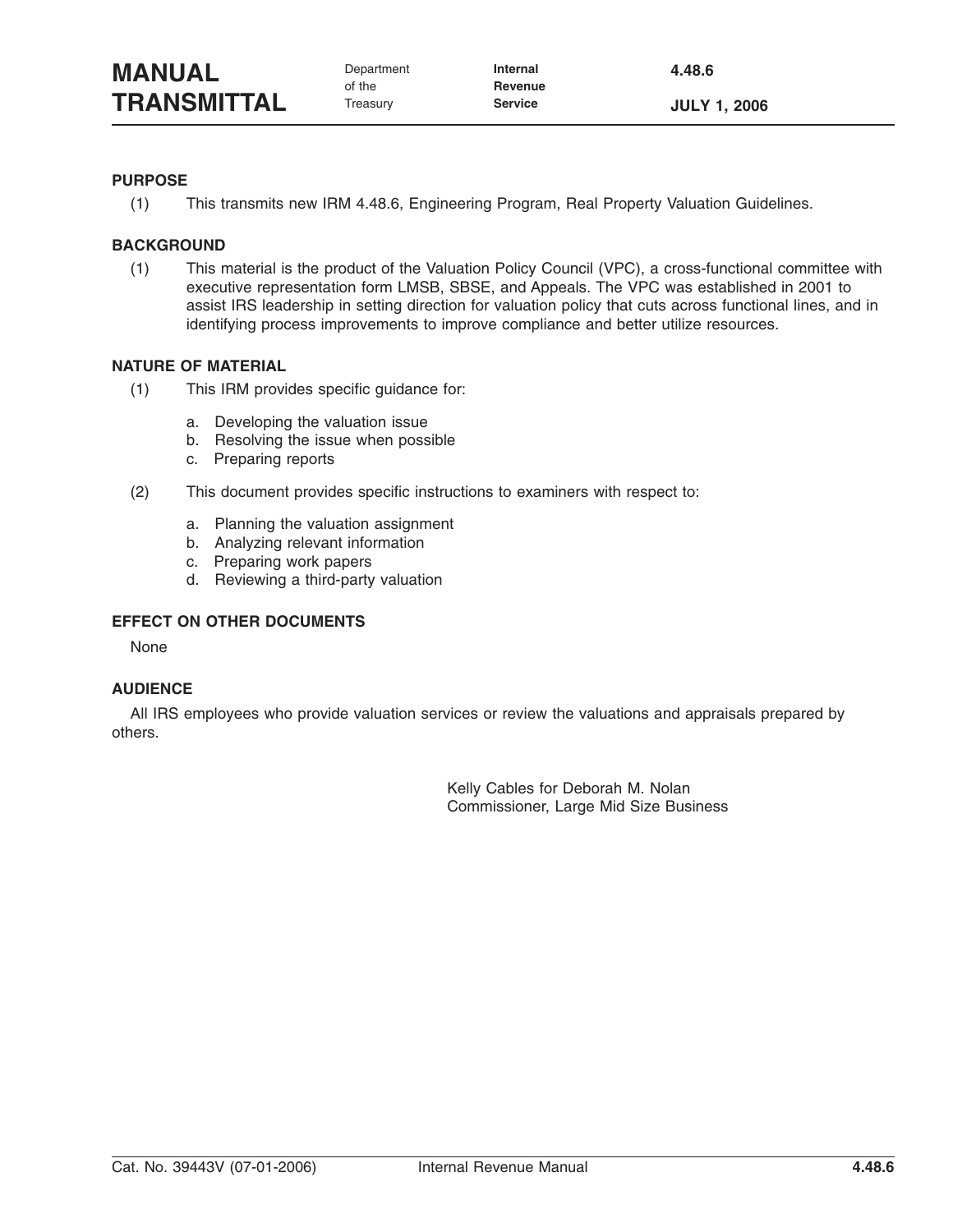### 4.48.6

Real Property Valuation Guidelines

### **Table of Contents**

- [4.48.6.1 Introduction](#page-33-0)
- [4.48.6.2 Development Guidelines](#page-33-0)
	- [4.48.6.2.1 Planning](#page-33-0)
	- [4.48.6.2.2 Identifying](#page-33-0)
	- [4.48.6.2.3 Documenting](#page-33-0)
	- [4.48.6.2.4 Analyzing](#page-34-0)
	- [4.48.6.2.5 Workpapers](#page-35-0)
	- [4.48.6.2.6 Reviewing](#page-36-0)
- [4.48.6.3 Resolution Guidelines](#page-36-0)
	- [4.48.6.3.1 Objective](#page-36-0)
	- [4.48.6.3.2 Arriving at Conclusions](#page-36-0)
- [4.48.6.4 Reporting Guidelines](#page-37-0)
	- [4.48.6.4.1 Overview](#page-37-0)
	- [4.48.6.4.2 Report Contents](#page-37-0)
	- [4.48.6.4.3 Statement](#page-37-0)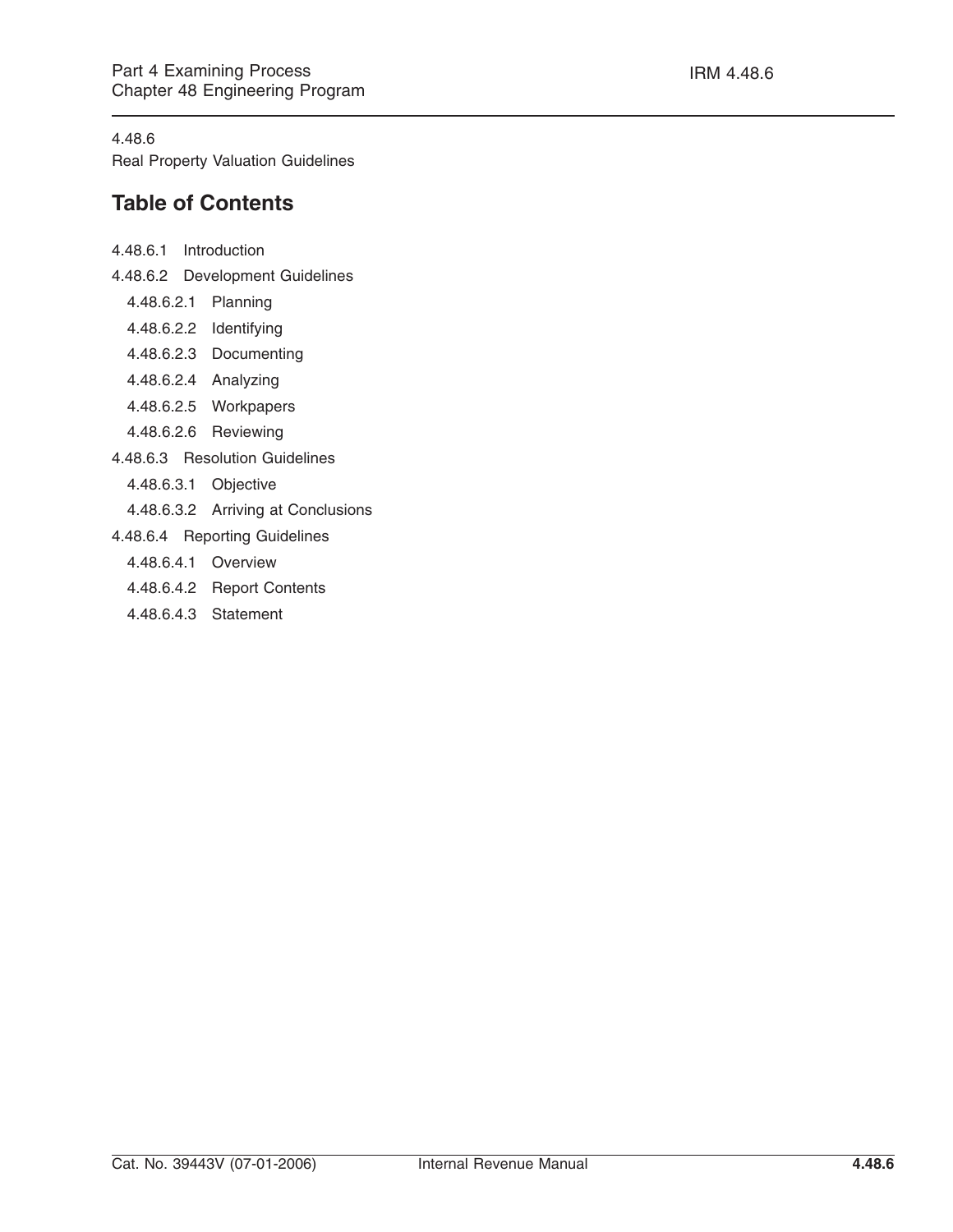# <span id="page-33-0"></span>Real Property Valuation Guidelines 4.48.6 page 1

| 4.48.6.1<br>$(07-01-2006)$<br><b>Introduction</b>           |            | (1) The purpose of this document is to provide guidelines applicable to all IRS<br>personnel engaged in valuation practice (hereinafter referred to as "valuators")<br>relating to the development, resolution and reporting of issues involving real<br>property valuations and similar valuation issues. Valuators must be able to rea-<br>sonably justify any departure from these guidelines.                                                                                                                                                                                                                                                                                                                                                                                                                  |
|-------------------------------------------------------------|------------|--------------------------------------------------------------------------------------------------------------------------------------------------------------------------------------------------------------------------------------------------------------------------------------------------------------------------------------------------------------------------------------------------------------------------------------------------------------------------------------------------------------------------------------------------------------------------------------------------------------------------------------------------------------------------------------------------------------------------------------------------------------------------------------------------------------------|
|                                                             | (2)        | This document incorporates by reference, the ethical and conduct provisions,<br>contained in the Office of Government Ethics (OGE) Standards of Ethical<br>Conduct, applicable to all IRS employees.                                                                                                                                                                                                                                                                                                                                                                                                                                                                                                                                                                                                               |
|                                                             |            | (3) Valuations of assets owned and/or transferred by or between controlled<br>taxpayers (within the meaning of Treasury Regulation section 1.482-1(i)(5))<br>may present substantive issues that are not addressed in these guidelines.                                                                                                                                                                                                                                                                                                                                                                                                                                                                                                                                                                            |
| 4.48.6.2<br>$(07-01-2006)$<br><b>Development Guidelines</b> |            | (1) Successful completion of a valuation assignment includes planning, identifying<br>critical factors, documenting specific information, and analyzing the relevant<br>information. All relevant activities will be documented in the workpapers.                                                                                                                                                                                                                                                                                                                                                                                                                                                                                                                                                                 |
|                                                             | (2)        | A review appraisal may be the best approach to the assignment.                                                                                                                                                                                                                                                                                                                                                                                                                                                                                                                                                                                                                                                                                                                                                     |
| 4.48.6.2.1<br>$(07-01-2006)$<br><b>Planning</b>             |            | (1) Valuators will adequately plan the valuation assignment. Their managers will<br>supervise the staff involved in the valuation process. Quality planning is a<br>continual process throughout the valuation assignment.                                                                                                                                                                                                                                                                                                                                                                                                                                                                                                                                                                                         |
| 4.48.6.2.2<br>$(07-01-2006)$<br>Identifying                 | (1)<br>(2) | In developing a valuation conclusion, valuators should define the assignment<br>and determine the scope of work necessary by identifying the following:<br>a. Property to be valued<br>b. Interest to be valued<br>c. Effective valuation date<br>d. Purpose of valuation<br>e. Use of valuation<br>Statement of value<br>f.<br>g. Standard and definition of value<br>h. Subject to be valued<br>Assumptions<br>i.<br>Limiting conditions<br>k. Scope limitations<br>Restrictions, agreements and other factors that may influence value<br>m. Sources of information<br>The interest to be valued at a minimum includes:<br>Fee simple, leased fee, life estates, easements, rights-of-way, etc.<br>a.<br><b>Fractional interests</b><br>b.<br>Real property held in partnerships, corporations and trusts<br>c. |
| 4.48.6.2.3<br>$(07-01-2006)$<br><b>Documenting</b>          | (1)        | In developing a conclusion, valuators should obtain the relevant information<br>necessary to accomplish the assignment, including:<br>A complete description and location of the property<br>Any consideration of rights or encumbrances such as water, riparian,<br>mineral, easements, and rights-of-way                                                                                                                                                                                                                                                                                                                                                                                                                                                                                                         |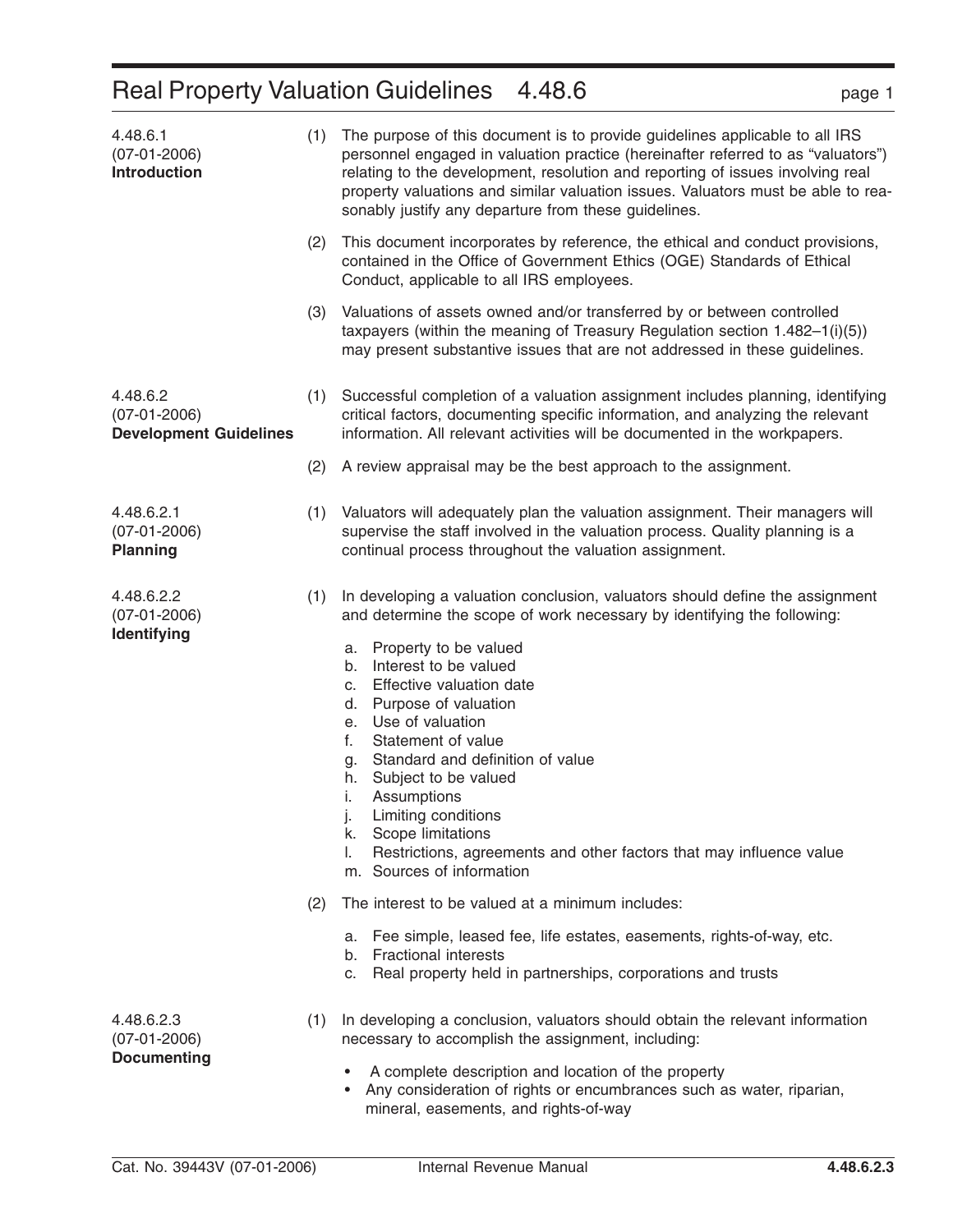- <span id="page-34-0"></span>• The owner of record and, if practical or available, copies of deeds, plat maps, blueprints and surveys
- The history of the property, including any sales within the five (5) years preceding the valuation date or any sales since the valuation date to the present. Both periods of sales should include the sales dates, prices, mortgage amounts, and the names of the sellers, buyers and mortgage lenders
- If, during either of the two preceding periods, the property was rented, then the dates when the property was leased, rental terms, copies of leases, rent rolls and a history of income and expenses
- Information and, if available, photographs of the subject property and neighborhood if applicable
- The cost, date and manner of acquisition
- The appraised fair market value
- The date (or dates) on which the property was appraised
- Information relating to any other agreements or understandings entered into (or expected to be entered into) that relates to the use, sale or other disposition of the property, including, for example, any sale of the property since valuation date
- The economic outlook in general and the condition and outlook of the specific property in particular
- Such other factors which, in the opinion of the valuator, are appropriate for consideration
- (2) A complete description and location of the property includes:
	- Street and number, if one exists
	- Section, block and lot number, if one exists
	- Legal description
	- Description of land, including physical features, dimensions, access, etc.
	- Description of improvements, including features, condition, and any forms of physical, functional or economic obsolescence
	- Use(s) to which the property is being put
	- Zoning and permitted uses
- (1) In developing a valuation conclusion, valuators should analyze the relevant information necessary to accomplish the assignment.
- (2) Determine the Highest and Best Use of the property as vacant and as improved.
- (3) Approach to Value --- The Valuation Process. The valuator should determine which methodologies are to be utilized in developing the opinion of value of the subject property. The valuator should consider the appropriate valuation approaches, such as the market approach, the income approach and the cost approach. Professional judgment should be used to select the approach(es) ultimately used and the method(s) within such approach(es) that best indicate the value of the property.
- (4) In the Market or Sales Comparison Approach, properties similar to the subject properties sold close to the valuation date are compared to the subject property. Adjustments are made for financing, condition of sale, date of sale, physical characteristics and location to indicate the value of the subject. Care should be taken to consider the number of sales available, their relative com-

4.48.6.2.4 (07-01-2006) **Analyzing**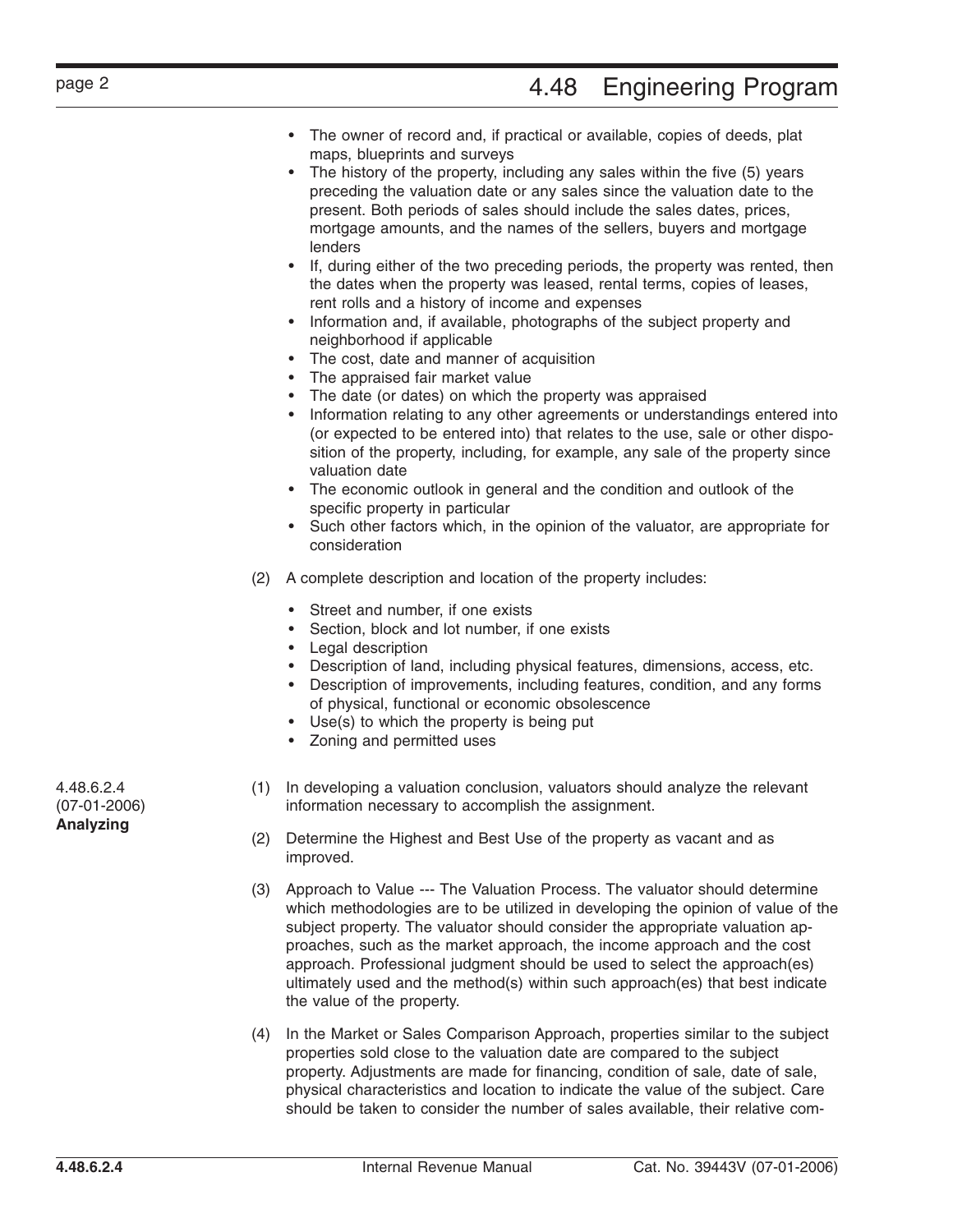parability, the degree and rationale for adjustments to the sales and the relative correlation and reliability of the value indications from the sales.

- <span id="page-35-0"></span>(5) In the Cost Approach, an estimated reproduction or replacement cost of the improvements is computed and then reduced for physical, economic and functional depreciation. This value should be computed as of the date of valuation. To this result, an amount is added for the value of the underlying land. This approach is generally useful for specialty properties where other approaches lack sufficient supporting data and where land value and depreciation amounts are reasonably determinable.
- (6) In the Income Approach, an income stream is projected based on analysis of historical financial income and expense statements, vacancy rates, rent rolls and terms of existing leases. Value is derived by converting net income/cash flow projections to present value using an applicable capitalization technique reflective of typical investors for the type of property in question. Care should be taken to justify and support projections of income and expenses including any unusual or non-recurring items. Adjustments to income and expense data should be made as necessary to reflect the appropriate income streams consistent with the valuation methodology selected. All discount/capitalization rates should be justified with reliable market data, industry surveys or market supported technical methodology and computations.
- (7) The reconciliation and final opinion of value should consider the appropriateness of each approach to the value of the specific property, the quantity, veracity and reliability of the data supporting each approach and should logically lead the reader to the final opinion of value. If a particular approach is not utilized or ignored the valuator should explain the reasons for doing so. Large differences between conclusions from different approaches should be explained.
- (8) As appropriate for the assignment, and if not considered in the process of determining and weighing the indications of value provided by other procedures, the valuator should separately consider the following factors in reaching a final conclusion of value:
	- Marketability, control, or lack thereof
	- The legal form of ownership
	- The security of ownership interest
	- The effect of relevant contractual and legal restrictions
	- The market conditions
	- Other appropriate factors, in the opinion of the valuator
- (9) The valuator should clearly explain and provide reasoning for the value conclusion.
- (1) Workpapers must document the steps taken and techniques used and provide the evidence to support the facts and conclusions in the final report.
- (2) Valuators will maintain a detailed case activity record (Form 9984, Examining Officer's Activity Record) which:
	- Identifies actions taken and indicates time charged
	- Identifies contacts, including name, phone number, subject, commitments, etc.
	- Documents delays in the examination

4.48.6.2.5 (07-01-2006) **Workpapers**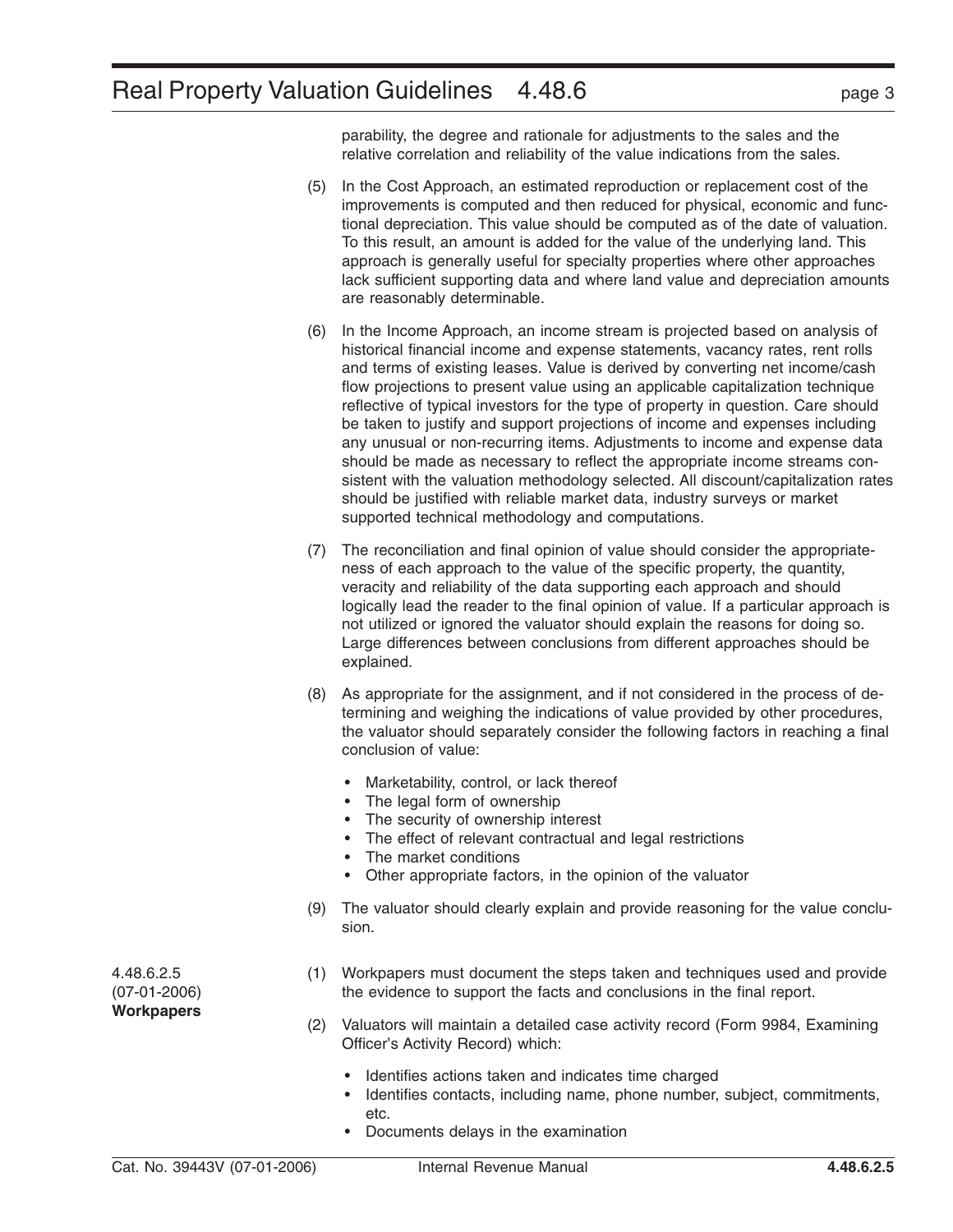<span id="page-36-0"></span>4.48.6.2.6 (07-01-2006) **Reviewing**

- (3) The case activity record, along with the supporting workpapers, should justify time spent is commensurate with work performed.
- (1) In reviewing a real property valuation, and reporting the results of that review, a valuator should form an opinion as the adequacy and appropriateness of the report being reviewed, and must clearly disclose the scope of work of the review process undertaken.
- (2) In reviewing a real property valuation, a valuator should:
	- a. Identify the taxpayer and intended uses of the valuator's opinions and conclusions, and the purpose of the review assignment.
	- b. Identify the report under review, the property interest being valued, the effective date of the valuation, and the date of the review.
	- c. Identify and state the scope of the review process conducted.
	- d. Determine the completeness of the report under review within the scope of work applicable in the review assignment.
	- e. Determine the adequacy and relevance of the data and the propriety of any adjustments to the data.
	- f. Determine the appropriateness of the comparable and/or valuation methods and techniques used, and develop the reasons for any disagreement.
	- g. Determine whether the analyses, opinions and conclusions in the report under review are appropriate and reasonable, and develop the reasons for any disagreement.
- (3) In the event of a disagreement with the report's factual representations, underlying assumptions, methodology or conclusions, a valuator should conduct additional fact-finding, research and/or analyses necessary to arrive at an appropriate value for the property.
- (1) Valuators will make efforts to obtain a resolution of the case after fully considering all relevant facts.
- (1) The objective is to resolve the issue as early in the examination as possible. Credible and compelling work by the valuator will facilitate resolution of issues without litigation.
- (2) The valuator will work in concert with the internal customer and taxpayer to attempt to resolve all outstanding issues.
- (1) Once the valuator has all the information to be considered in resolving the issue, the valuator will use his/her professional judgment in considering this information to arrive at a conclusion.
- (2) Valuators may not have all of the information they would like to have to definitively resolve an issue. Valuators, therefore, should decide when substantially enough information is available to make a proper determination.
- (3) Valuators will employ independent and objective judgment in reaching conclusions and will decide all matters on their merits, free from bias, advocacy and conflicts of interest.

4.48.6.3 (07-01-2006) **Resolution Guidelines**

4.48.6.3.1 (07-01-2006) **Objective**

4.48.6.3.2 (07-01-2006) **Arriving at Conclusions**